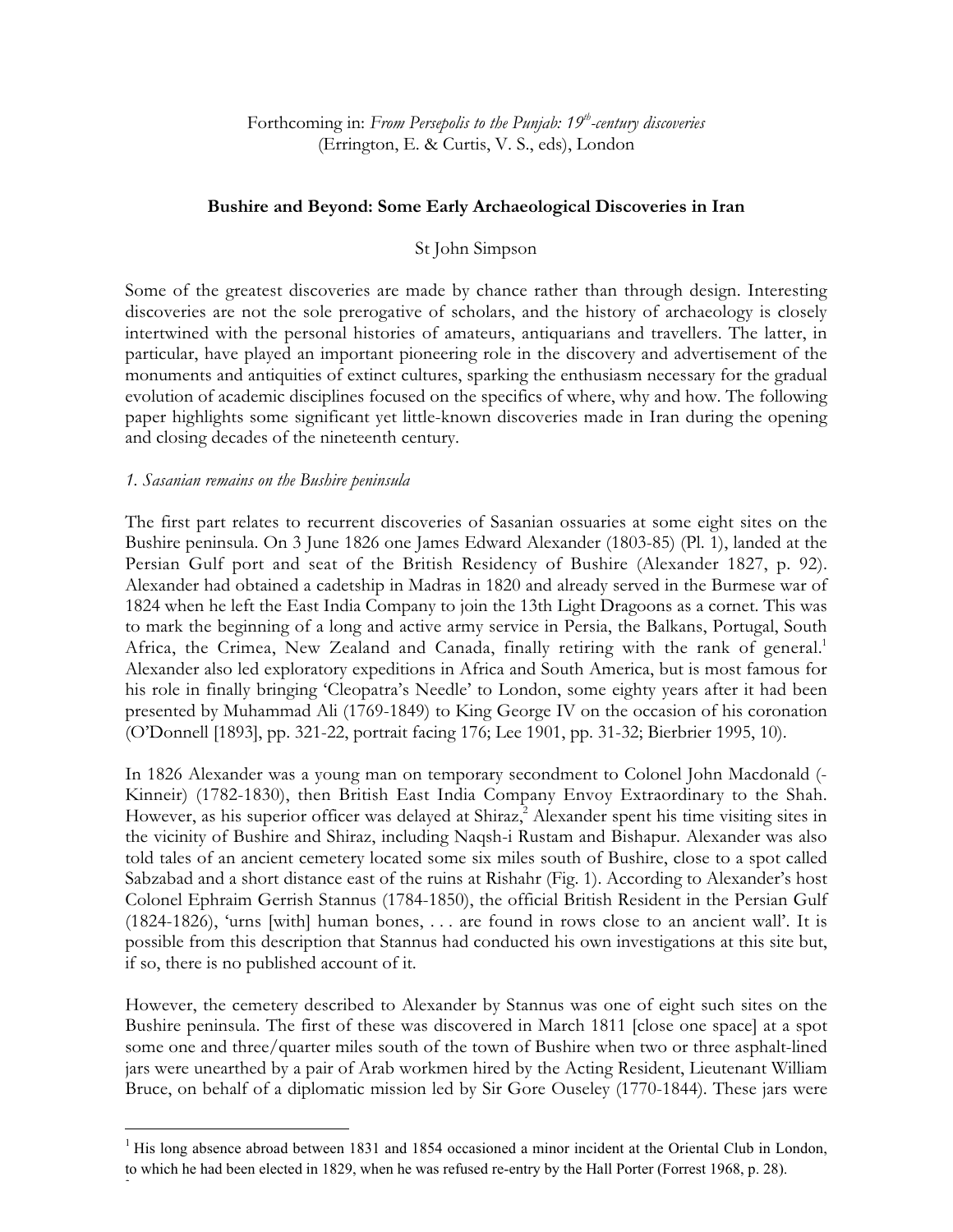said to be found 'at about two feet from the surface of the ground', to contain bones and

were placed side by side, fronting east and west. They had a small cover at one extremity, and were terminated at the other by a handle. In length they were three feet and a half, and the diameter of the orifice eight inches. Our surgeon [Mr Sharpe] supposed that the bones were those of a woman and child; the enamel of the teeth was undecayed (Morier 1818, pp. 44-45).

This discovery is also described by William Ouseley (1767-1842), Sir Gore Ouseley's older brother, who added that 'one old Arab assured me that he had himself dug up above a hundred' such vessels (Ouseley 1819, pp. 217-20, 404, pl. XXIII). William Ouseley kept a skull, the two covers and several sherds belonging to one of the jars as part of his embryonic collection of Iranian antiquities.<sup>3</sup>

Two years later, in February 1813, the construction of a temporary Residency by Bruce at the same spot resulted in the discovery of five further jars. Two of these were promptly shipped to Bombay by Captain Taylor, then in command of the Resident's guard of sepoys. This discovery was first reported by Sir John Malcolm (1769-1833), then resident in Tehran as Minister Plenipotentiary to the Shah, in his *History of Persia* (Malcolm 1815, vol. I, p. 198, n.\*). They were later referred to in a slightly garbled description by Lt-Colonel John Johnson (1818, p. 19) who heard of the discovery when he passed through Bushire in 1817. Shortly afterwards they were the subject of a detailed paper presented to the shortlived Literary Society of Bombay by Mr William Erskine (1819) on the basis of correspondence with Bruce. They were found 'interred in a straight line lying east and west, the small end to the east.' Four of the jars were of a similar size, approximately three feet long, but the fifth was 'a small one for an infant I suppose'. Disarticulated unburnt human bones were found inside the jars, the restricted size of which led Erskine to conclude that they had been used for the burial of decomposed corpses that had been deliberately exposed (cf. also Malcolm 1815, vol. I, p. 198, n.<sup>\*</sup>; Modi 1889; Casartelli 1890).<sup>4</sup>

This was not the only findspot for such jar-burials. Bruce reported to Erskine (1819, pp. 191-2) that 'a few . . . were met with in a / mound about twelve miles' from the first cemetery. Further jars appear to have been discovered at this spot on at least two subsequent occasions. This site is described as being three miles south of Sabzabad,

in the part of the country called Bakhtiar, [where] there is a small plain within two or three feet of the surface of which there were found, some forty-five years ago [i.e. *c*. 1843], and may still be found, barrel-shaped coffins of baked earth, containing also human relics stowed away in the same fashion as these in the stone coffins, and the two sorts of repositories may be said to be of equal size and capacity, though far different in shape. The barrel-like coffins, which are termed jars, are of two equal parts, being divided in the middle breadthwise, and evidently joined together by metallic fasteners, which have, of course, rusted away, but the

<sup>&</sup>lt;sup>3</sup> This collection included seals, coins and other small objects acquired in Bushire bazaar, two fragments of Persepolis sculptures and three inscribed bricks collected from 'Babylon' by one Mr Martin, then staying in Bushire (Ouseley 1819, pp. 209, 213, 219, 417, pl. XXI). The reliability of the Babylon provenance might be questioned as the correct location of the site had only been firmly established in 1818 by the EIC Resident in Baghdad, Claudius James Rich (1786-1821), and it is more likely that these bricks derive from the Kassite capital of Aqar Quf, the spectacularly eroded ziggurat which was frequently mistaken for the Tower of Babel.

<sup>&</sup>lt;sup>4</sup> This may be the report to which Keppel (1827, p. 107) refers in his comments on the use of clay rather than wooden coffins in Mesopotamia.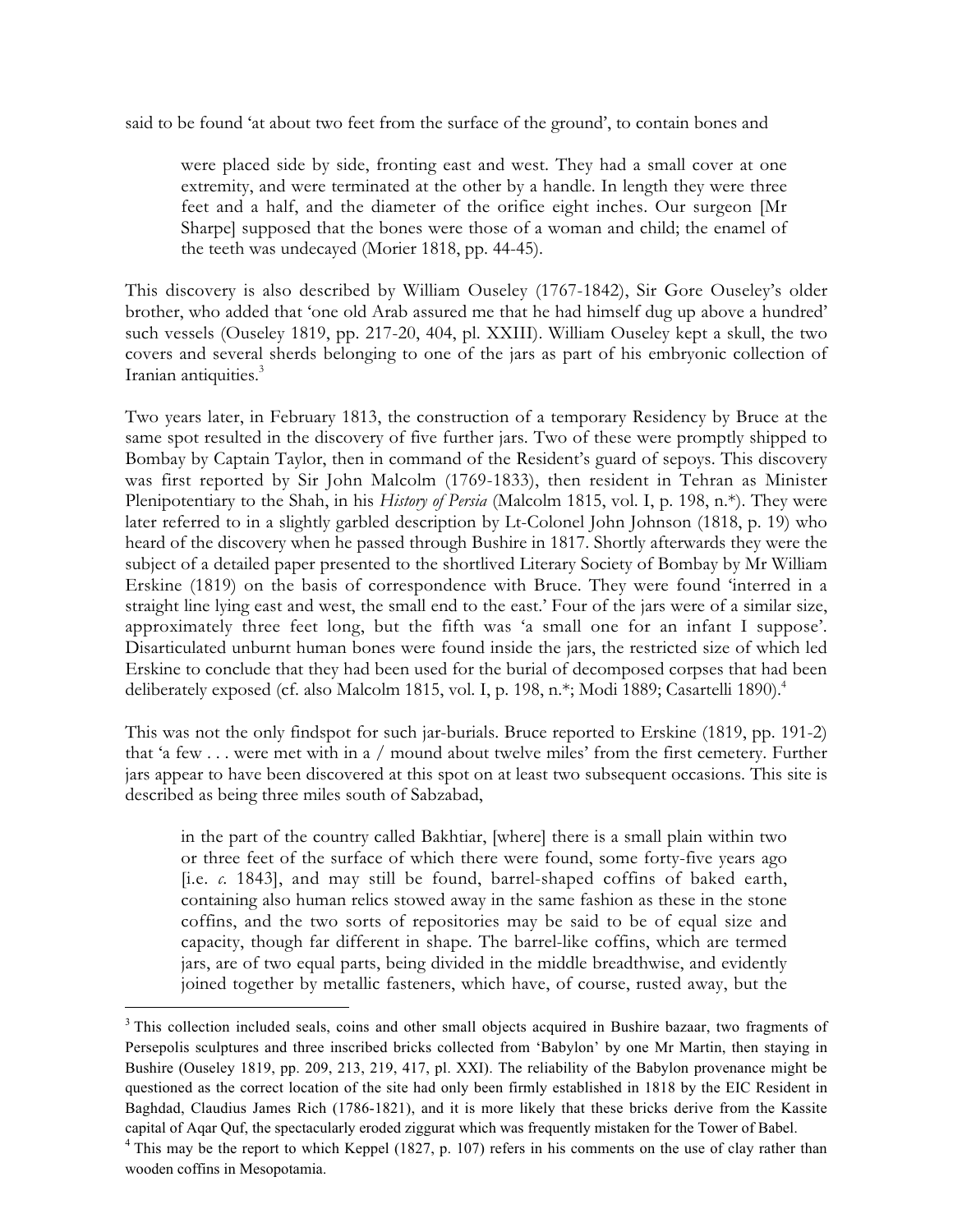holes on the rims of each half, evidently intended as holds for the fasteners, bear evidence to this explanation (Modi 1889, p. 3, quoting a letter from C.J. Malcolm dated 5 August 1888).

A similar jar was presented to the British Museum in 1823 by Captain James Ashley Maude. This was shipped from Bushire in 1817 and was

found in a desert about three miles to the eastward of the walls of the town [of Rishahr] where at present, there are neither dwelling houses nor inhabitants. The vase is lined with bitumen, and a stone is generally found under the cover, placed upon the contents, which are human bones. These vases are found in groups of five or six, placed near each other in a horizontal position with the pointed end towards the east and about five or six feet under the surface of the earth. These groups of vases are supposed to contain the remains of families. Some of them are in the shape of a sarcophagus formed of talc (J.A. Maude, p. 22 May 1823).<sup>5</sup>

These vessels have sandy fabrics, a cylindrical body thrown in sections with a paddled bottom, a pointed base and a rolled rim, and were lined with asphalt (Fig. 2.1-2).<sup>6</sup> This type of so-called torpedo jar with a 'spitzfuss' base is possibly best-known from Sasanian sites in central and southern Mesopotamia and south-west Iran (e.g. Adams 1981, p. 234) and indeed Captain Robert Mignan (1829, pp. 46-47) compared similar vases he found in southern Iraq in 1827 with 'some I have dug up near a village called Reschire, five miles to the south of Bushire in the Persian Gulph'. The form appears to have commenced in the Parthian period and continued to be made into the early 'Abbasid period. They were probably lined with asphalt so as to render them impervious, and were presumably the local equivalent of Roman transport amphorae which were used primarily to carry wine and oil but also other substances (Zemer 1977). The pointed bases – described by Morier as 'handles' – were probably designed to be set into supports, yet would have provided a suitable grip when carried slung over one shoulder.

The site of Sabzabad itself, close to an old fort at Rishahr, is known to have produced stone ossuaries as well as jar burials judging by Stannus' account to Alexander. The remains at Rishahr are marked on a number of early maps and gazetteers of the Persian Gulf owing to their use in navigation along this barren section of coastline. Niebuhr's map dated 1765 marks 'Rischahr *ruins*' (cf. Hansen 1964, p. 311), as does a later Memoir prepared for the Indian government in 1830 by Captain G. Barnes Brucks (reproduced by Bidwell 1985, p. 587, map facing p. 531); a later British naval intelligence report likewise comments that Rishahr 'is on the site of a medieval port, and has a ruined fort' (Mason 1945, p. 125). The date of this fort has not been firmly established although it is widely attributed to the Portuguese, who finally evacuated in 1622.<sup>7</sup> However, the site itself should be identified as the Sasanian port of Rev-Shapur.

According to later historical sources this town was founded by Ardashir I (*c*. AD 224-41), was a victim of Arab piracy culminating in bloody reprisals by Shapur II (AD 309-79),<sup>8</sup> and witnessed a

 <sup>5</sup> British Museum archives: Department of Greek and Roman Antiquities, *Letters on Antiquities*, no. 75.

 $6$  A photograph of this vessel was published by Bilkadi (1996, p. 103).

 $7$  There is some evidence to suggest that the Portuguese may have re-modelled an earlier fort dating to the thirteenth century or before (Whitehouse & Williamson 1973, p. 40); a similar pattern of reuse is evident at the so-called Portuguese Fort on Bahrain (Vine 1993, pp. 99-103).

<sup>&</sup>lt;sup>8</sup> Bandar Abbas and other Persian ports were the subject of similar raids during a period of weakened central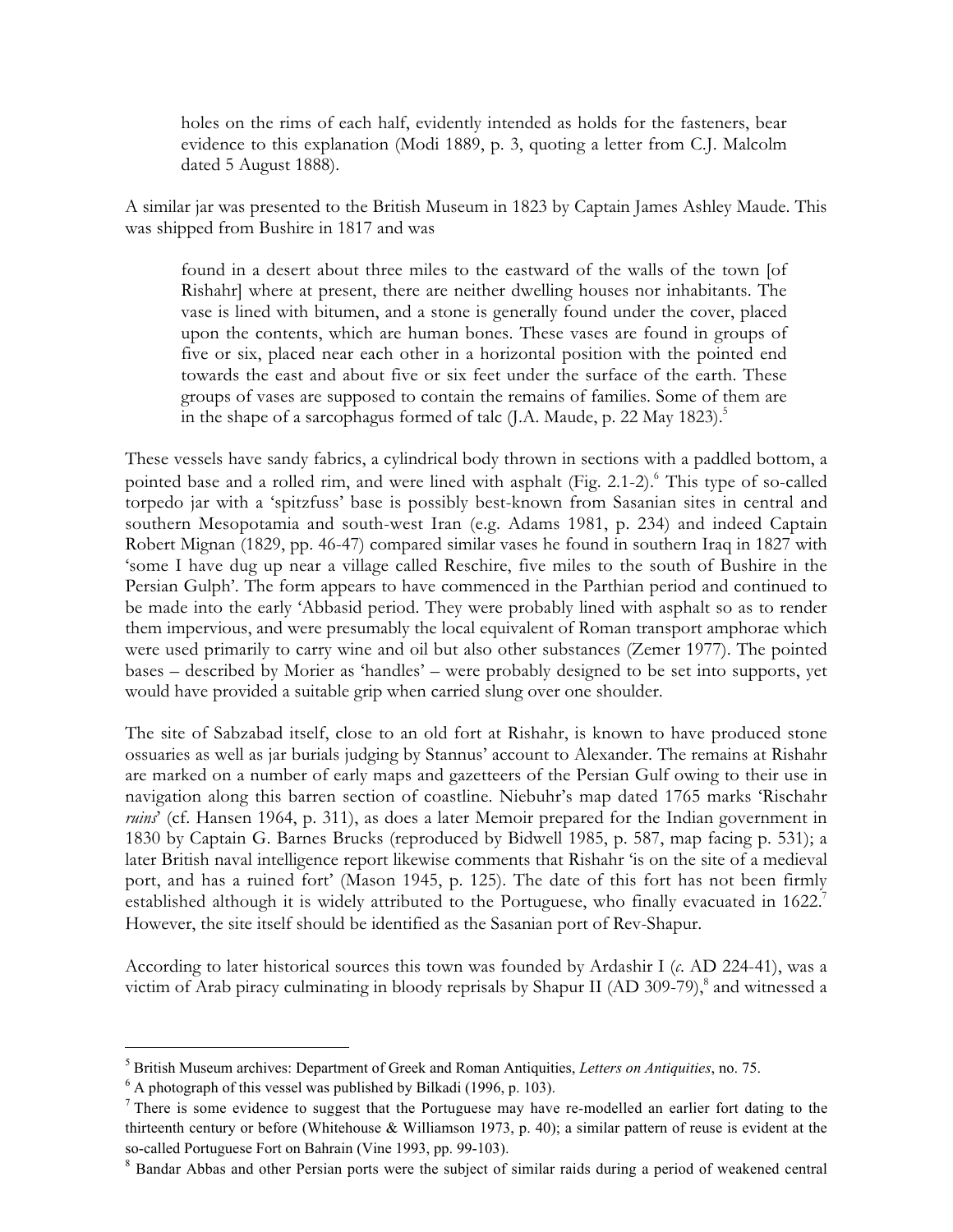major battle during the Arab Conquest.<sup>9</sup> During the fifth century it was the seat of the Nestorian metropolitan of Fars. It is said to have been a source of [i.e. local market for] excellent pearls and clearly functioned as an important entrepot for the province of Fars and an early rival to Siraf within the context of Gulf trade (cf. Whitehouse 1971; Williamson 1972; Whitehouse & Williamson 1973). Early Sasanian Fine Orange Ware with Black Paint - probably imported from south-east Iran - Indian Red Polished Ware, Sasanian plain wares and so-called pedestal supports have been found here (Pézard 1914, pl. V.18; Williamson 1972, pp. 100, 104; Whitehouse & Williamson 1973, pp. 35-42, pl. II). In addition, extensive remains of carnelian-working in the form of beads, gems, rings and waste flakes have been reported from the area of Rishahr (Whitehouse 1975; cf. Pézard 1914, p. 35). The date of these remains is unclear. Whitehouse implied that they may be Sasanian and states that there is a local source yet local informants told Ouseley (1819, pp. 200-201) that 'above seven hundred families [were] employed in cutting and polishing carnelians and other ornamental stones; which, it is / affirmed, were not originally produced here; but brought in their rough state from Cambay in India.'

The importance of Rishahr was finally supplanted when Nadir Shah (r. 1736-47) selected a fishing village situated at the northern tip of this narrow coral reef peninsula as the site of the principal Persian port and naval base of Bushire.<sup>10</sup> This was designed to enable Persian control of the Gulf and soon afterwards the Persian navy indeed succeeded in seizing Bahrain and Muscat. In 1763 the British East India Company established a Residency at Bushire enabling exclusive trading rights in Persia and in the following year the Resident was upgraded to British Consul (Belgrave 1972a, pp. 19-20; Standish 1998, pp. 83-84). By 1820/1 Bushire was handling a quarter of all Persian exports although the population never exceeded 20,000 (Issawi 1971, pp. 27-28, 31, 130).

The town of Bushire was dominated by fine two-storey buildings with wind-catchers and an Armenian Church of St. George built in 1819 (Greenway & St Vincent 1998, p. 305; Mason 1945, pp. 503, 583). The Residency itself was situated outside the south-east corner of the town walls but close to the seashore and was 'built in the Indian style, with big, high rooms and oldworld sanitation, but comfortable and more dignified than the houses which are now being built in the Gulf' (Belgrave 1972b, p. 14). The plan consisted of a rectangular building with a defendable entrance and outer and inner courtyards surrounded by storerooms, offices, kitchens and living quarters (Belgrave 1972a, p. 85). This building remained in use as the Residency until the mid-nineteenth century when Captain Felix Jones transferred it to the former summer retreat at Sabzabad (Belgrave 1972a, p. 85; Wright 1977, p. 73).<sup>11</sup> The subsequent growth of Sabzabad must have been a factor for this being the findspot of a number of further ossuaries in the second half of the nineteenth century.

<sup>&</sup>lt;sup>9</sup> The Arab sources are ambiguous as a second Rishahr existed near the head of the Gulf in the district of Arrajan (Le Strange 1905, p. 271) but most modern writers accept that this is the site of Rishahr near Bushire (Hinds 1984, pp. 51-52, n. 87).

<sup>&</sup>lt;sup>10</sup> In March 1811 the wreck of Nadir Shah's man-of-war, constructed at great effort with wood brought from Mazanderan, was still visible in Bushire harbour (Morier 1818, pp. 38-9). Further information on the history and topography of the town is given by Curzon (ed. 1892, vol. II, pp. 229-36), Wilson (1928), Mason (1945, pp. 125, 502-4, pls 270-71), Bidwell (1985, pp. 584-86) and de Planhol (1990); Wright (1998, pp. 167-68) lists funerary monuments of British individuals interred in the church of St. George and at Rishahr Cemetery. Useful detailed maps of the island can be found in Pézard (1914, pl. IX), [Moberly] (1987, endpapers: 'to illustrate operations at Bushire 1915'), Whitehouse & Williamson (1973, p. 36) and Whitcomb (1987, p. 312).

<sup>&</sup>lt;sup>11</sup> The Sabzabad Residency was used until 1946 when the Political Residency was transferred to Bahrain and the old buildings handed over to the Persian government for use as a sanatorium; the British consulate closed in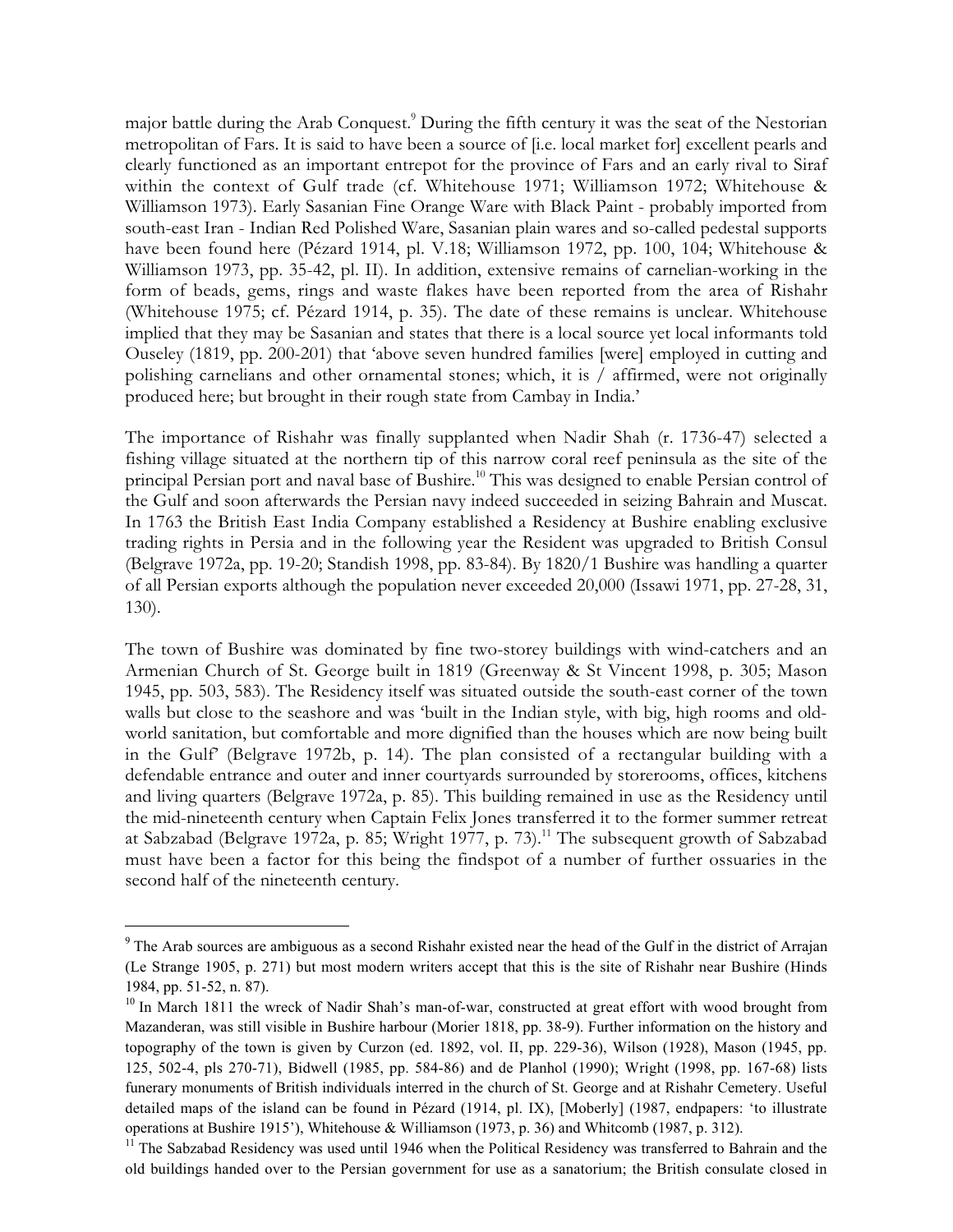Close to Sabzabad, and a short distance east of Rishahr, lie the remains of the important Neo-Elamite settlement of Liyan. Wilson (1928, p. 73) refers to 'numerous burial urns, bricks, and cuneiform inscriptions [being] discovered in the neighbourhood in 1873 and 1877'. A number of these bricks exist in the British Museum, one presented by Mr A.S. Betts in 1873 but the majority being presented by Colonel Ross in  $1875$  (Walker 1981).<sup>12</sup> In 1887 excavations were made at Liyan by the German philologist, Mr Friedrich Carl Andreas (1846-1930) (Pl. 2), during the course of his research into the languages of southern Iran (Kanus-Credé 1974; Budge 1920, vol. I, p. 331).<sup>13</sup> These investigations are unpublished: some 200 cases of Elamite and other antiquities were packed but 'owing to pecuniary difficulties he was unable to take them out of the country. Four cases belonging to this collection are on their way to the British Museum' (*Reports to the Trustees*, 19 May 1888).<sup>14</sup> The site was later re-investigated in 1913 by the French mission to Iran (Pézard 1914) but no further work has been undertaken there.<sup>15</sup>

In March 1888 as part of a more extensive trip to Mesopotamia and Egypt, Wallis Budge visited Bushire in order to investigate the possibility of new excavations. These were considered either at Bushire or on Bahrain where Captain E.L. Durand's discovery of a cuneiform inscription ten years before had attracted an [unclaimed] offer of a ,100 grant from the Trustees of the British Museum towards further exploration on the island.<sup>16</sup> At Sabzabad Budge 'called on Mr C. J. Malcolm, on whose property the antiquities had been found, and he welcomed us most kindly, and offered to afford every facility if the British Museum would excavate the whole site. He gave me for the Museum a small Parthian stone coffin, containing burnt human remains' (Budge 1920, vol. I, p.  $331 = \text{Fig. } 3.1$ .<sup>17</sup>

This was not the only ossuary discovered by Joseph Malcolm [Malkomian], an Armenian employee of the Persian Telegraph company. In the same year he sent a second limestone ossuary and lid 'filled with human bones' – later reportedly identified as those of a sixty year old man – to the Anthropological Society of Bombay. This coffin was promptly published by Mr Jivangi Jamsedji Modi, a leading Parsi scholar in Bombay, who related the find to Avestan texts describing Zoroastrian burials in 'bone receptacles' or *astodans* (Modi 1889; cf. also Casartelli 1890). According to a letter to Modi from Malcolm, dated 5 August 1888, this ossuary

was accidentally found in a vault about 5 or 6 feet below the surface . . . among others deposited there, and covered with the *débris* of parts of the vault that had fallen in from the effects of rain. The said vault is about 7 miles from the town of Bushire, and the ground surrounding it are covered with / mounds, which are manifestly the ruins of what must once have been buildings. The particular vault

<sup>&</sup>lt;sup>12</sup> These are registered as ANE 1873-7-26,1; 1875-7-24,1-2 [part]; 1875-7-25,1-37; 1895-5-14, 2-7. An inscribed brick of Shilhak-Inshushinak I passed through the London salerooms in recent years; according to the attached nineteenth century paper label, this was one of a group of seven (Bonhams 5 July 1994, pp. 62-63, lot 268 = Bonhams 7 April 1998, p. 47, lot 237 = Bonhams 22 September 1998, p. 43, lot 140).

<sup>&</sup>lt;sup>13</sup> Andreas is better known for his philological contributions and co-operation with F. Stolze in the publication of the first photographic album of the standing ruins at Persepolis (Andreas & Stolze 1882). The bulk of his papers are held by the University Library in Göttingen (Lentz 1987).

<sup>&</sup>lt;sup>14</sup> British Museum archives: Department of the Ancient Near East. The bricks are registered as ANE 1875-7-25,1-26 (cf. Walker 1981, pp. 149-50).

<sup>&</sup>lt;sup>15</sup> This site is briefly described by Mostafavi (1978, p. 92).

<sup>&</sup>lt;sup>16</sup> Budge decided against working on Bahrain but Mr and Mrs Bent excavated a large tumulus there the following year. Their finds were later presented to the British Museum (Reade & Burleigh 1978).

<sup>&</sup>lt;sup>17</sup> This acquisition is listed in reports by Mr Renouf (then Keeper of the Department of Egyptian and Assyrian Antiquities) to the British Museum Trustees (*Reports to the Trustees*, 19 May 1888, 28 June 1888).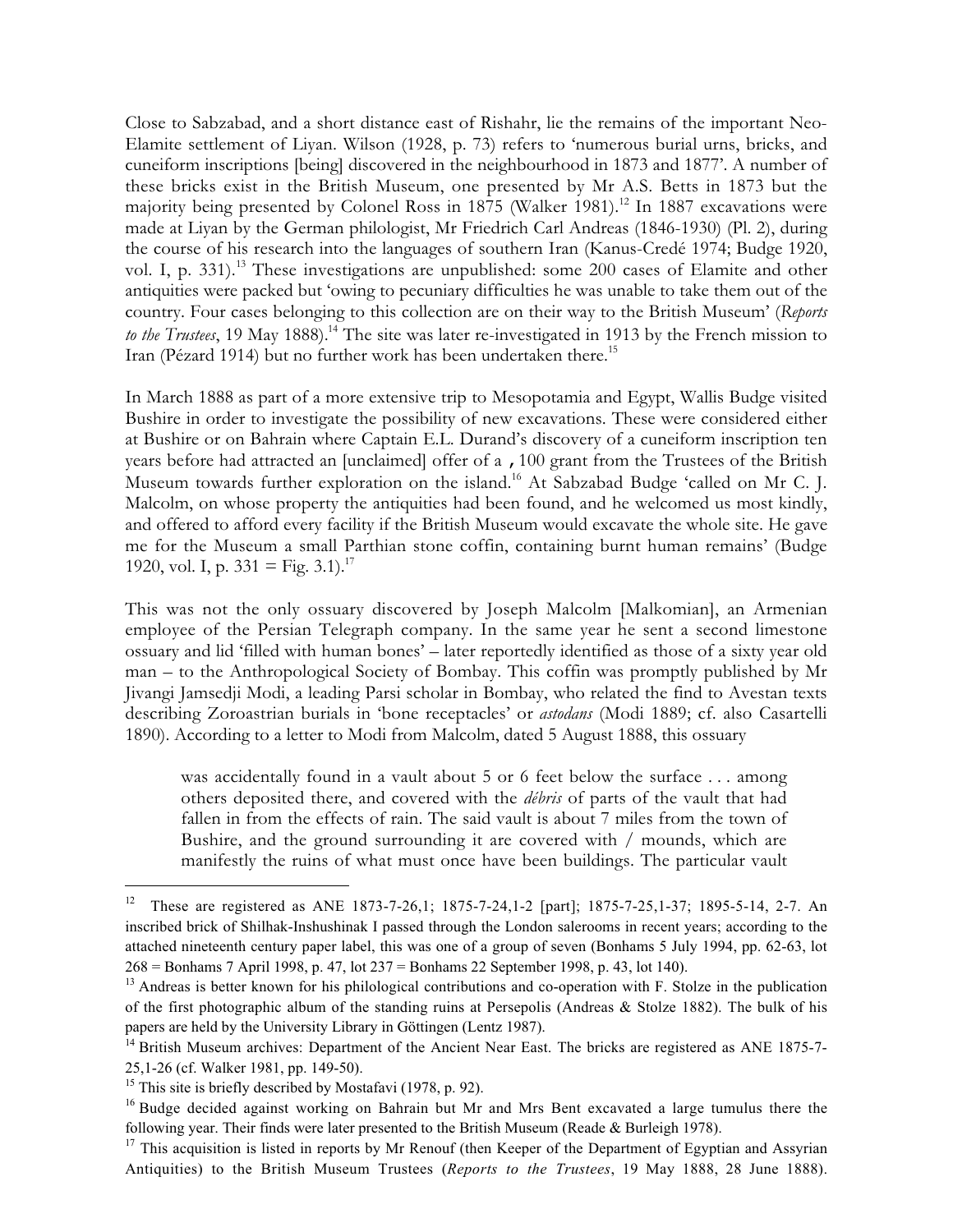itself was under a mound, and the removal of which for agricultural purposes led to the discovery of the said coffin (Modi 1889, pp. 2-3).

The British Resident in Bushire at this time was Colonel Edward C. Ross, who had already presented the Museum with the inscribed bricks from Liyan mentioned above, a second and very similar limestone ossuary which was probably found at the same site (Fig. 3.2) and a reused torpedo jar ossuary that was said to be from Sabzabad (Fig. 2.2).<sup>18</sup> The stone ossuaries were later placed on display in a former Babylonian and Assyrian Room – now the Early Egypt gallery in Room 64 – in the British Museum, together with Parthian glazed 'slipper coffins' excavated at Warka by William Kennet Loftus (British Museum 1892, p. 135; British Museum 1908, p. 117; British Museum 1922, p. 80). The sizes and shapes of the two ossuaries in the British Museum compare favourably with that described by Modi: the three range from 48 to 60 cm in length, 33 to 36.6 cm in width and 24.5 to 27 cm in height. Each has one squared-off end and a rounded end and was covered with a flat lid carved from the same type of stone; two of the lids have single holes drilled through at either end. The shaping marks of an adze are very clear on both of the ossuaries and lids in the British Museum.

Curzon (1892, vol. II, p. 235) later described these discoveries as one of the characteristic features of Bushire, there being

an immense collection of stone and earthenware vases of rude shape and fabrication, sealed up with earthenware lids or with coverings of talc, sometimes lined inside with a coating of bitumen, and containing human skulls and bones. A great number of these have been found between Bushire and Reshire, at a depth of about two feet below the surface, usually placed horizontally in a long line one after the other. The jars are about three feet in length and one foot in diameter. They are supposed to have contained the remains of Zoroastrians, after the body had perished by exposure.

Whitcomb (1987, p. 315) has ingeniously suggested that these reports may have referred to lines of ancient drain pipes, possibly water conduits leading from the Angali canal which appears to have supplied the peninsula with much of its water in antiquity. However, it is clear from the contemporary descriptions that bones were invariably found within both the asphalt-lined jars and the stone ossuaries. A further set of ossuaries were discovered in more recent years as a result of the construction of a national park at Shoqab next to the beach between Bushire and Rishahr. These finds included long narrow-mouthed jars measuring up to 87 cm in height, 14 cm across at the mouth, and containing human remains and plain stone ossuaries measuring 50 cm in length, 30 cm across and 25 cm in height (Mir Fattah 1996; Curtis and Simpson 1997, p. 139; Yamauchi 1997, pp. 241-42).<sup>19</sup> These reports draw attention to similar finds being made in more recent years at Bahmani and Bagh-e Zahra, thus bringing the number of currently known burial sites to a total of eight, lying north, east and south of the Sasanian port of Rev-Shapur.

<sup>&</sup>lt;sup>18</sup> The stone ossuary was reported in later gallery guides as being from Susa but this is not supported by documentation at the time of its registration.

<sup>&</sup>lt;sup>19</sup> These discoveries are mentioned in a recent guide. 'Excavations along the same road [between Bushire and Rishahr] have revealed a more or less continuous line of buried earthenware vases, believed to contain the remains of Zoroastrians after the vultures had done their work' (Greenway & St Vincent 1998, p. 307).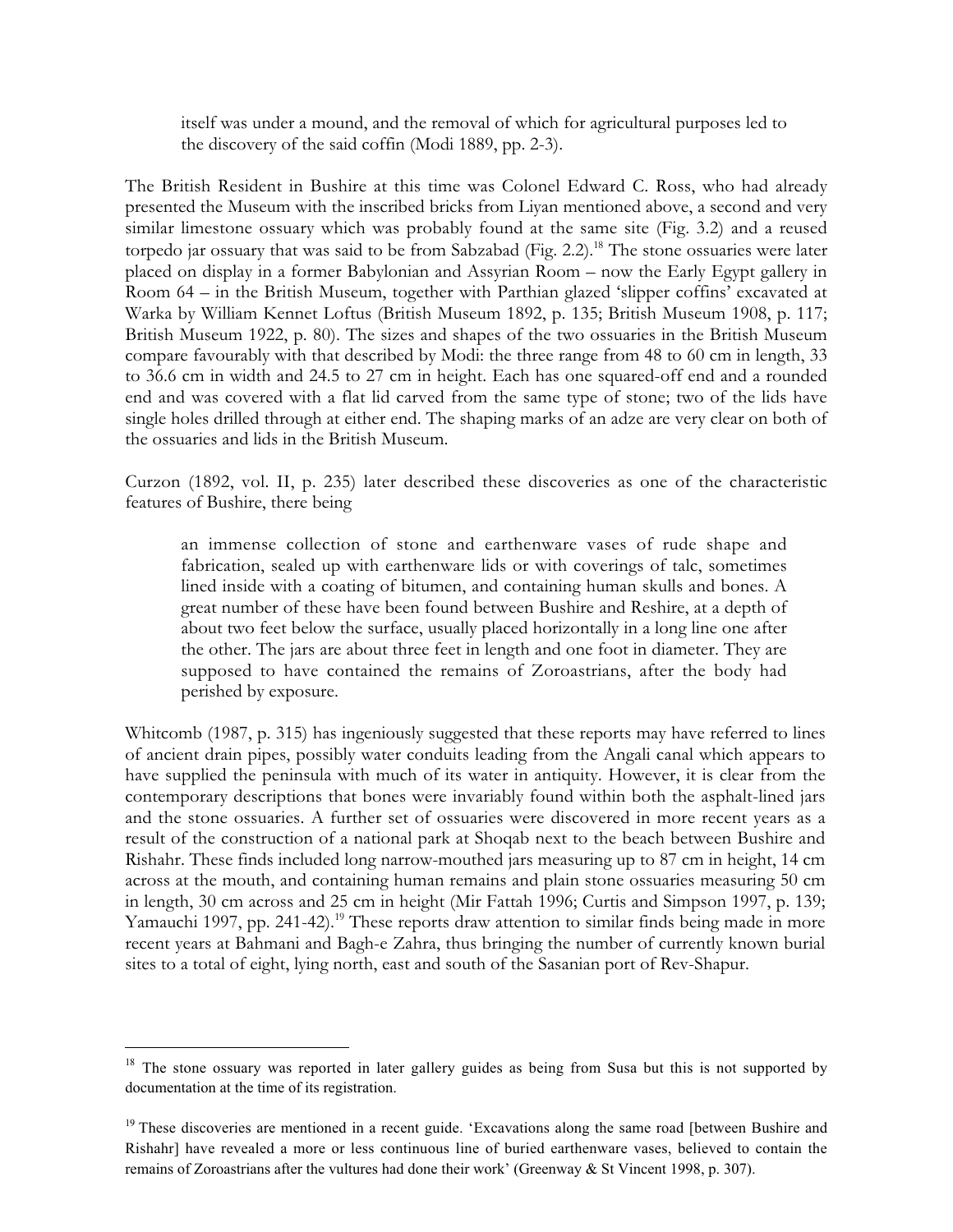There has been much discussion over Sasanian funerary customs with a common assumption that these must be influenced by Zoroastrian belief as this was the official religion of the Empire (e.g. Trumpelmann 1984; Boucharlat 1991). However, the available archaeological evidence suggests a wide range of burial practices in different parts of the Empire which probably reflects more closely a diversity of religious belief and funerary tradition. In Mesopotamia primary Sasanian burials have been excavated at over forty sites, including Tell Mahuz (Negro Ponzi 1968/9) and Mohammed 'Arab (Roaf 1984, pp. 142-44, pl. XI). In other cases, particularly along the Euphrates, torpedo jars were likewise reused in a funerary context but employed in a different manner, namely placed in a row over the body, presumably in order to protect it from dogs and other animals (al-Haditti 1995).

Within Iran there is greater evidence for secondary burials although primary burials of this period have been excavated at some sites in northern Iran, including Haftavan Tepe (Burney 1970, pp.169-71, pls VIIc-d, VIIIa-c). Across southern Iran, individuals were interred inside cairns although the poor state of the surviving remains render it ambiguous as to whether these were disturbed primary burials or secondary interments (cf. Azarpay 1981). The practice of interring human remains inside torpedo jars is attested from Susa. Loftus (1856/7) remarked that this was the 'most common form of coffin' that he encountered at this site, especially on the huge Ville Royale mound (so-called 'Great Platform'), and speculated on how the bodies could have been placed inside such narrow-mouthed vessels (cf. also Loftus 1857, pp. 405-406). Similar jar burials have been reported from the Galalak district of Shushtar, suggesting that this was a funerary practice employed at a number of sites in this region (Mir Fattah 1996). At other places in Fars, there is evidence for burial in rock-cut ossuaries but the cemeteries found on the Bushire peninsula offer the first convincing archaeological evidence for stone and ceramic ossuaries within Iran at this date.

# *2. Early excavations at Persepolis and the discovery of a sphinx*

Bushire was the traditional gateway to central Iran from the south. At a distance of some 200 km from Bushire lay the city of Shiraz. On arrival here the adventurous and the romantic usually rode out to the ruins of the Achaemenid royal citadel at Persepolis, a short distance away. These ruins were rediscovered by a European audience during the seventeenth century with the publication of travel accounts by Pietro della Valle and others. The standing remains were frequently illustrated by later travellers, some of whom made more extensive investigations. The story of these discoveries is still unfolding but the following section illustrates another significant yet little-known episode.

On 29 June 1826 Alexander visited Persepolis where he found excavations by his superior officer to be in progress. After briefly describing the ruins, he added:

Colonel Macdonald employed people in clearing away the earth from a staircase, and made the interesting discovery of a chimerical figure representing a lion or dragon winged, with a human head, resting one of its paws on a lotus-flower, supported by a stem like that of the date tree. No similar figure had ever previously been discovered at Persepolis (Alexander 1827, p. 140).

This figure belongs to a category of Achaemenid male royal sphinxes (Pl. 3). Facing pairs of these figures, each wearing a divine horned headdress and with one paw raised in supplication, survive in the upper central panel on the processional staircases of four buildings at Persepolis, namely the Palace of Darius, the Palace of Xerxes, the Apadana and the so-called 'Central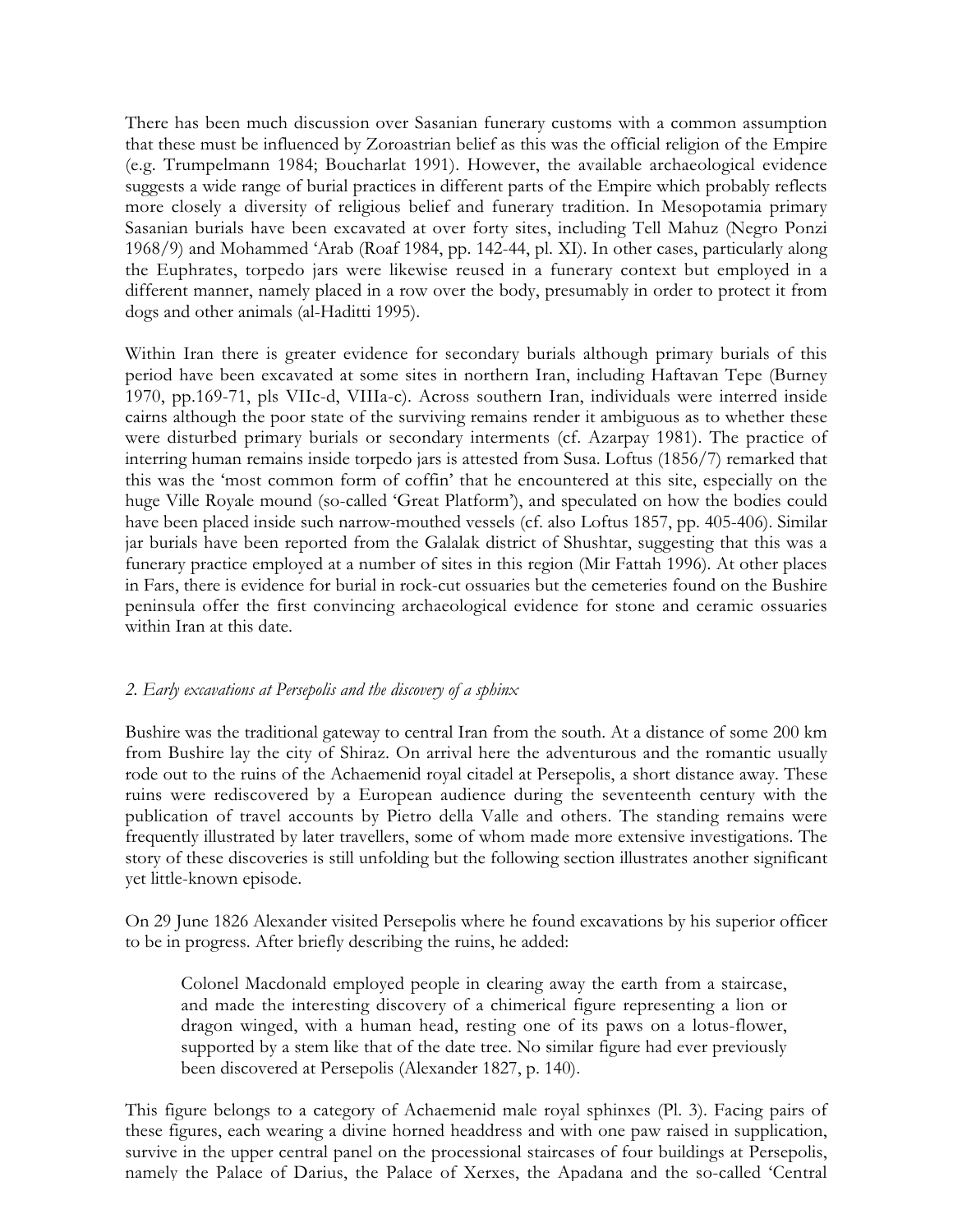Building'. At the time of Macdonald's excavations, these facades were either still buried or in a highly fragmentary state (Ouseley 1821, pp. 255-56, n. 31, p. 532, pl. XLI [bound in out of sequence to follow p. 530]); indeed, a second fragment of sphinx relief from Persepolis was found reused at the site of Madar-i Sulaiman [Qasr-i Abu Nasr] where it was recorded by earlier travellers, including Sir William Ouseley in 1811 (Ouseley 1821, pp. 41, 534, pl. LV: 5).<sup>20</sup> However, the present example derives from a fifth location, probably the upper central portion of a facade belonging to Palace G, which was constructed next to the Palace of Darius by Artaxerxes III (358-338 BC) but which was physically transferred during or after his reign to replace the original north staircase of Palace H that had been constructed by Artaxerxes I (464- 424 BC) (Shahbazi 1976, pp. 53, 55). The fact that it was not previously exposed to the elements helps explain its relatively crisp appearance.

The purpose of these sphinx figures was apotropaic and variations of the motif recur on a number of small objects of this period, including a gold appliqué in the Oxus Treasure (Dalton 1964, 14, pl. XII),<sup>21</sup> an ivory from Susa (de Mecquenem 1947, p. 88, fig. 56: 2), gold appliqués from Sardis and elsewhere (Curtis 1925, 11, pl. I, no. 1; Bingöl 1999, 182, no. 203), Western Achaemenid stamp seals (Boardman 1970, pp. 34, 39, 42-43, pls 1, 5, nos 5, 116-25) and seal impressions from Daskyleion, Wadi Daliyeh and Ur (Leith 1997, 191-92, pl. XV: 1, cf. also pls XIX, XXI, XV; Collon 1996, p. 74, pls 20d-f, h-i).

Accompanying Alexander's description are three engravings taken from the author's drawings. These consist of the sphinx relief in question, a standard view of the site looking down from the mountain behind the Tomb of Artaxerxes III (Pl. 4) and a detail of a processional scene showing servants ascending a staircase to the left (Pl. 5). The processional scene may be identified with the bottom right flight of the eastern staircase of the Palace of Darius where these figures are missing yet closely paralleled by figures on the equivalent left side (Schmidt 1953, pls 133, 135).<sup>22</sup>

The Persepolis sphinx was removed in 1828 by Sir John McNeill (1795-1883), a difficult process as he described in a letter to Macdonald.<sup>23</sup> The relief was generously presented to the British Museum in December 1937 by the National Art Collections Fund who had purchased it for the reduced price of ,600 from the dealer Mr Alfred Spero of 48 Duke Street, St. James' (Pl. 6; *Trustees Reports for 1936-38*, no. 17;<sup>24</sup> Smith 1938; Barnett 1957, pp. 62-63, pl. XXI: 4; Verdi ed. 2003, 123, cat.53). Nothing was then known about its previous history although it was assumed

<sup>&</sup>lt;sup>20</sup> This fragment has since been restored to its original position (Carbone 1965, p. 36, fig. 5). In 1933 the American excavators of Qasr-i Abu Nasr found traces of the nineteenth century excavations (Whitcomb 1985, pp. 16, 32).

<sup>&</sup>lt;sup>21</sup> Pfrommer (1993, pp. 17-18, 238, nn. 122, 127, 148) has suggested a post-Achaemenid date for this appliqué (ANE 1897-12-31,26 = 123927).

<sup>&</sup>lt;sup>22</sup> Compare the scene at the bottom right flight of the staircase on the western side which was moulded by the Weld expedition (Smith 1932, no. 3, pl. 8).

<sup>&</sup>lt;sup>23</sup> McNeill first visited Persia as an Assistant-Surgeon to Major Henry Willock's mission in January 1821. After his first marriage he was re-appointed at Willock's request as medical officer to the East India Company legation in Tehran in 1824, later becoming assistant to Macdonald and eventually promoted to Minister Plenipotentiary to Tehran from 1836-42 (Lee 1893, pp. 249-51; [MacAlister] 1910; Wright 1977, pp. 21-22). McNeill finally retired to Edinburgh in 1842 where his house at 53 Queen Street was 'fitted up entirely in Persian materials' ([MacAlister] 1910, p. 271). It is likely from this description that the sphinx relief featured prominently among these furnishings. We are very grateful to Mrs F. S. Farmanfarmaian for kindly drawing our attention to this description (Scottish Record Office, Edinburgh: McNeill Papers, GD371/-).

<sup>24</sup> British Museum archives: Department of the Ancient Near East, S. Smith, *Report of Donations*, 29 December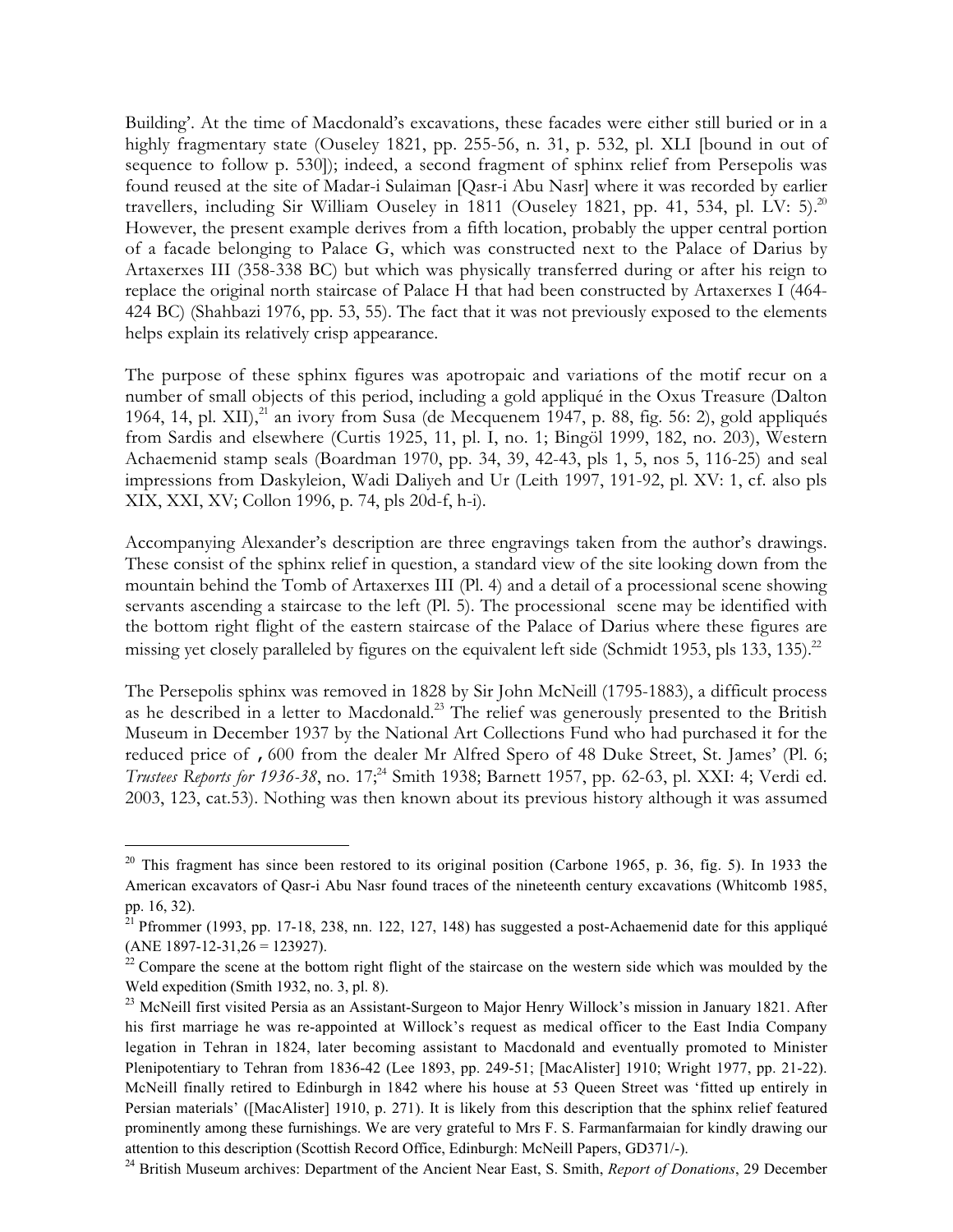that it had been in a private British collection since the nineteenth century.<sup>25</sup> Alexander's (1827) description and illustration are therefore particularly important as they establish, for the first time, a precise provenance for the British Museum relief. However, other details of Alexander's published drawing are incorrect: the tip of the winged disc symbol in front of the sphinx was mistaken for a rosette and the fourteen line ruling to the left should correspond with the beginning of a row of plants. The vertical left side of this slab is original whereas the present thickness of 8.5 cm indicates that it has been thinned down as other slabs along this facade are uniformly 30 cm thick.

It is quite possible that Macdonald made other clearances at Persepolis as he appears to have been a regular visitor to the site, leaving graffiti within Xerxes' Gate of All Nations (the so-called 'Porch of Xerxes') dated 1808, 1810 and 1826, and the main north doorway of the Palace of Darius dated June 1820 (Curzon 1892, vol. II, pp. 157, 169). Indeed, the 1820 graffito lists the members of the delegation as 'Col. J. M. Macdonald Envoy, Cap. R. Campbell Asst., Sir Keith Jackson Bart., Cap. Jervis 3d Cav., Major Geo. Willock, Lt. McDonald, J. P. Riach Esq., Lt. Strong, Cornet Alexander, Geo. Malcolm' followed by the name of 'Mrs Macdonald Kinneir' (Simpson 2005). However, Macdonald's excavations were by no means the only such investigations conducted during this period and the first quarter of the nineteenth century witnessed a minor flurry of activity at Persepolis. The early travellers' accounts provide a useful record of the state of the monuments and illustrate their progressive decay.<sup>26</sup> This was precisely the period when a number of sculptural fragments entered private European collections, notably belonging to Sir Gore Ouseley (Ambassador to Persia 1811-14) and the Fourth Earl of Aberdeen, many of which were later presented to the British Museum.<sup>27</sup> One of these littleknown early excavators was Colonel Stannus, Alexander's host at Bushire in June 1826.

<sup>&</sup>lt;sup>25</sup> Sidney Smith (Keeper of the Department of Egyptian and Assyrian Antiquities) suggested in a letter to Sir Robert Witt (Chairman of the National Art Collections Fund) that the sphinx may have belonged to Lord Amherst of Hackney but this is clearly mistaken (British Museum archives: Department of the Ancient Near East, *Correspondence*, 30 October 1937). I am also grateful to Mrs M. Yule of the National Art Collections Fund for her assistance.

<sup>&</sup>lt;sup>26</sup> Not all travellers were so thorough. For instance, John Hyde, a businessman from Manchester, visited Persepolis on 4 and 6 October 1821 – the days immediately before and after the premature death of Claudius James Rich in Shiraz – but his (unpublished) journal makes no further reference to his activities there (British Library Add. MS 42106).

<sup>&</sup>lt;sup>27</sup> Barnett (1957); Mitchell (2000); Roaf (1987) and Curtis (1998) list additional pieces in other collections; cf.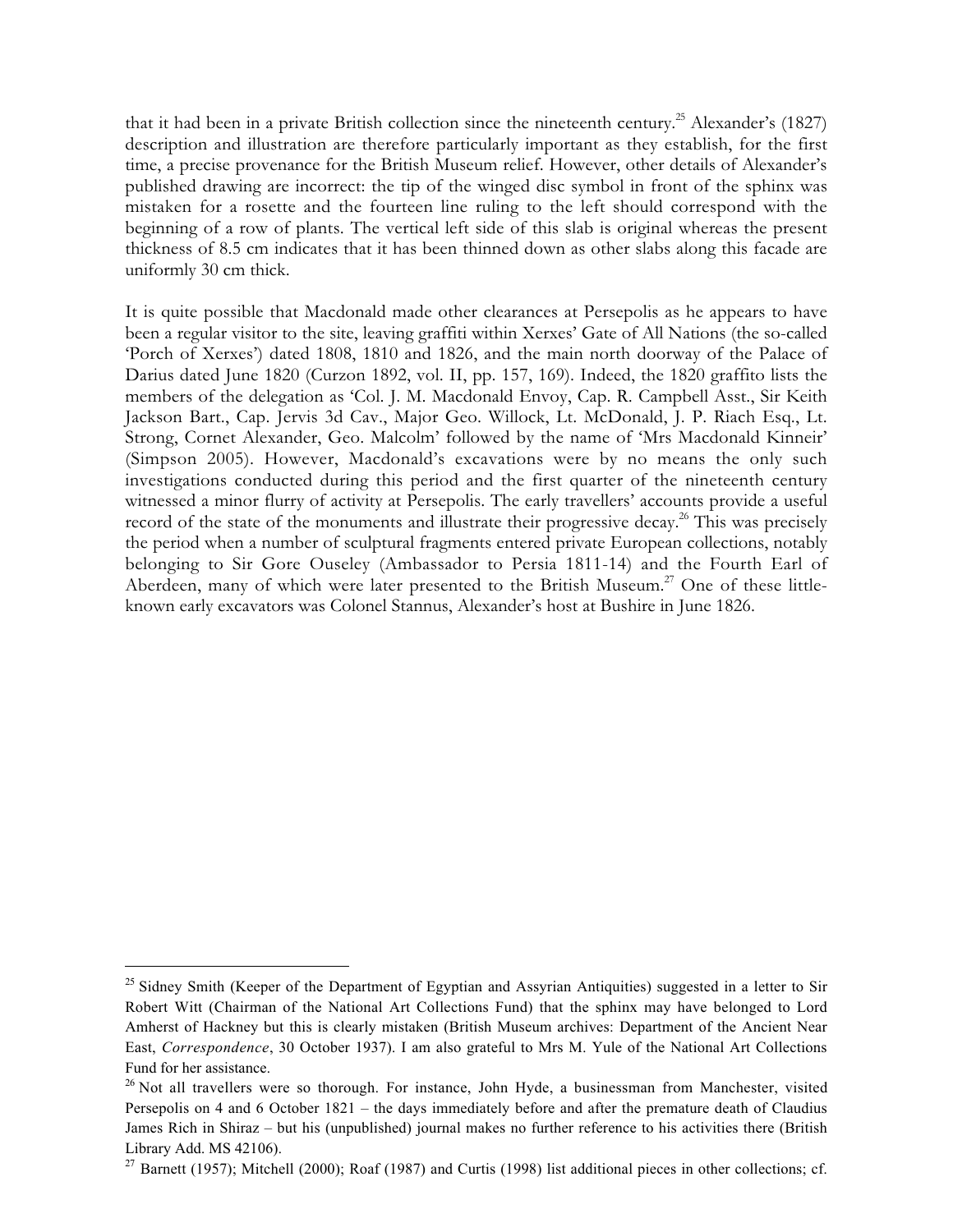### *3. Stannus, the first plaster casts of Persepolis sculptures and the Weld expedition*

'Stannus was a splendid-looking man with a tall soldier-like presence' (Pl. 7; Vibart 1894, p. 107). He was from a wealthy Irish family who joined the service of the Indian army in 1800 and was posted to the Bombay European Regiment with which he served with distinction; he was promoted to Captain in 1811, rising to Colonel in 1829 (Vibart 1894, pp. 104-107; Crone 1937, p. 237; Burke's Peerage 1976, p. 1046). During his brief Residence at Bushire, Stannus produced an important report for the British government on the state of trade between Persia and India between 1817 and 1823 (quoted by Issawi 1971, pp. 89-91).

He retired to England from this post on health grounds in 1826 but was later appointed Lieutenant-Governor of the East India Company Military Seminary at Addiscombe, near Croydon, on 13 March 1834. This promotion followed the resignation of his predecessor over growing criticism of the discipline at Addiscombe, the breakdown of which was attributed to 'the pernicious habit of smoking cigars' and the availability of pocket money (Broadfoot 1893, p. 651). However, 'though just and kindly, he was no administrator, and was systematically irritated by the cadets into extraordinary explosions of wrath and violent language. During the latter years of his rule at Addiscombe the discipline seems to have got very slack' (Lee 1898, p. 86). 'Notwithstanding his quickness of temper and his use of strong language, Sir Ephraim Stannus was a favourite with the cadets' (Vibart 1894, p. 109).<sup>28</sup> In 1838 Stannus was promoted to the rank of Major-General and he remained in post here until he died of a heart attack on 21 October 1850, aged 66. He had remained a close friend of McNeill's with whom he maintained regular correspondence 'in the most illegible of handwritings' ([MacAlister] 1910, p. 88). Stannus was buried in the churchyard of St. John's in Croydon and a plaque was erected in his memory by 'a few of his oldest friends' in St. James's Church, where the cadets used to attend and where many of the officers were buried (*Croydon Advertiser* 1882, p. 27).<sup>29</sup>

During his spell of residence in Bushire, Stannus made some limited yet previously unrecognised excavations at Persepolis. In 1825 he exposed 'a number of sculptured stones, capitals of columns etc.' but these were re-buried a few days later by local villagers who blamed them for a sudden locust swarm (Alexander 1827, p. 137). Although not cited by Curzon (1892), Stannus' name recurs twice as a graffito on the interior of the main east doorway and a window on the south side of the Palace of Darius (Simpson 2005).

Despite his evidently mixed fortune in excavation, Stannus succeeded in making the first casts of Persepolis reliefs as an alternative record, through the expedient of making

several long shallow boxes of wood, in / which he put quick lime, applied them to the sculptures, and allowed them to remain till thoroughly dry. The case was then taken off and sent to Bushire, containing the impression, from which the cast was again taken in lime. These, of course, are very valuable, as nothing can be more accurate. Processions were the subjects of these casts (Alexander 1827, pp. 97-8).

 <sup>28</sup> See also his obituary in *The Gentleman's Magazine*, December 1850, p. 659.

<sup>&</sup>lt;sup>29</sup> I am grateful to Mr S. Griffiths of Croydon Local Studies Library for this information. The Seminary was finally closed in 1861 with the merging of the Indian and British Armies after the Indian Mutiny when the War Office decided that the existing training facilities at Sandhurst and Woolwich were sufficient. Addiscombe House, which was built by Hawksmoor, and the surrounding buildings were later demolished for housing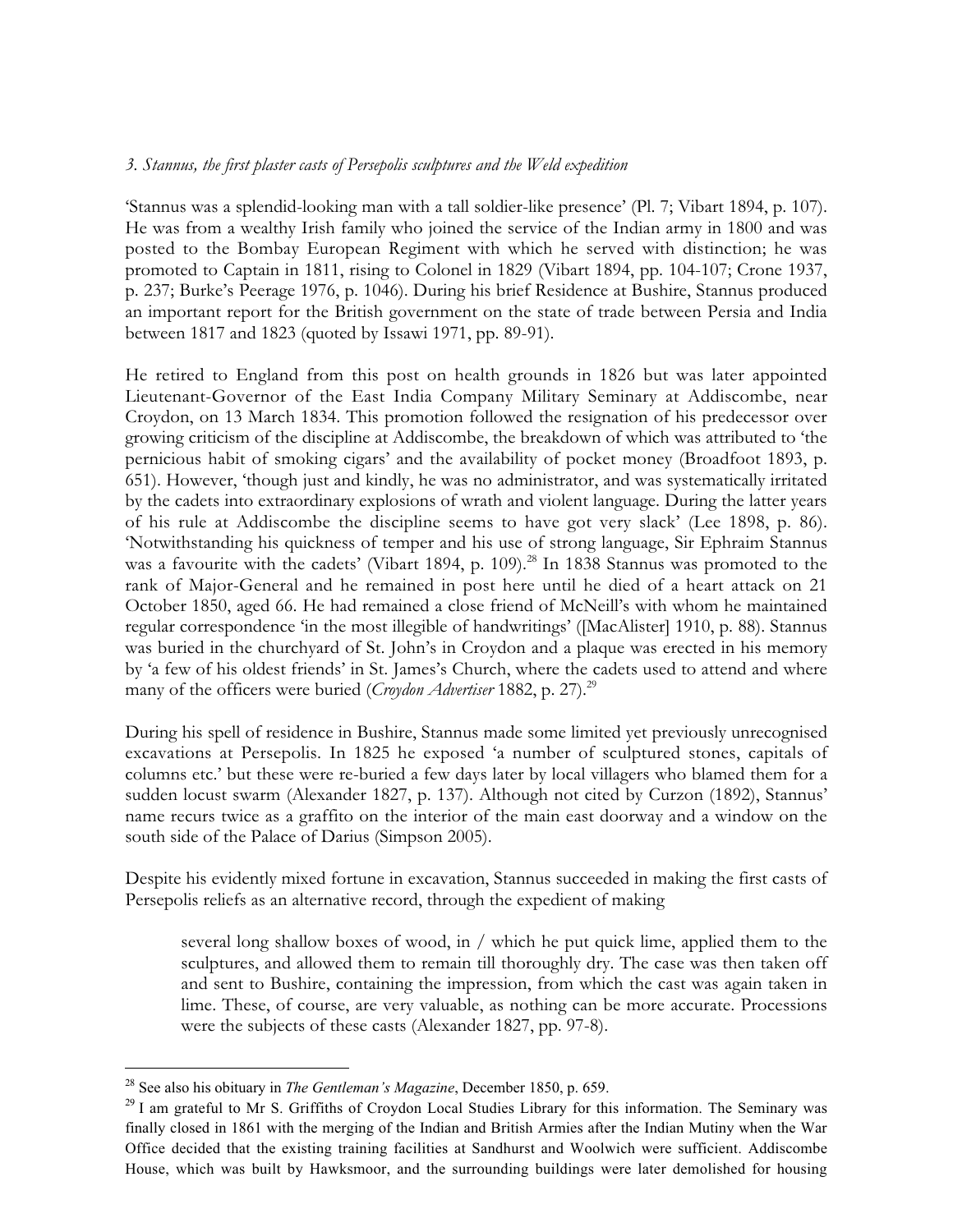These casts were shipped to India following Stannus' departure from Bushire in 1826. The governor of Bombay during this period was Mountstuart Elphinstone (1779-1859) who was said to be 'immersed in classical literature' and had previously been responsible for 'the putting together of a valuable library in the handsome Residency' at Poona (Bellasis 1952, p. 211). In 1827, the year of Elphinstone's resignation, Mr Edward Hawkins (1780-1867), numismatist and Keeper of the Department of Antiquities in the British Museum, reported to the Trustees that 'he has received 23 cases of casts of Persepolitan sculptures and inscriptions presented to the Museum by the Hon. Mountstuart Elphinstone, Governor of Bombay. They are at present placed upon shelves in the basement storage' (Officers' Reports, vol. X, May 1827).<sup>30</sup> These casts immediately appear to have been given a protective wash and sealed with oil (*Minutes of the Standing Committee of Trustees*, no. 3022, 12 May 1827); some were also mounted on stone slabs, a method that continued to be used in the nineteenth century to support fragile Assyrian reliefs and Parthian coffins within the Museum (*Sub-committee on Antiquities*, 14 June 1828, p. 13).<sup>31</sup> The casts were placed on display in the Central Saloon [later moved to the Assyrian Transept] of the British Museum together with Persepolis sculptures presented by Sir Gore Ouseley in 1817 and Lord Aberdeen in 1825 (Jenkins 1992). However, these were not the only casts made by Stannus: he also made casts of the Middle Persian inscriptions at Hajjiabad (Curzon 1892, vol. II, p. 116) which were displayed together with the Persepolis sculptures and casts.<sup>32</sup> However, since that date the existence and significance of these has been overlooked (Simpson 2000; 2003).

In 1844 a second group of Persepolis casts, totalling twenty seven reliefs and four inscriptions, were made by M. Pierre-Victorien Lottin [also known as Lottin de Laval] (1810-1903), using a different technique that was christened 'lottinoplastique'; these casts survive in the Musée de Berny and Musée du Louvre (Chevalier 1997, pp. 27, 33, 193, figs 11, 18, nos 8-9; Zapata-Aubé & Amiot-Defontaine 1997).<sup>33</sup>

Almost fifty years later a third and even more extensive set of plaster casts were made through an expedition to Persepolis initiated by Mr Cecil Harcourt Smith (1859-1944), a curator in the Department of Antiquities in the British Museum. This followed an earlier reconnaissance trip to Persia for the purpose of 'examining some likely fields for archaeological research in Southern Persia' which Smith had made in May-August 1887; he was accompanied and assisted by Major-General Sir Robert Murdoch Smith (1835-1900), formerly a key player in Newton's expedition to Halicarnassus, later Director of the Persian Telegraph company and now Director of the Royal Scottish Museum (Dickson 1901, p. 311).<sup>34</sup> The ensuing expedition of 1892 was privately

<sup>&</sup>lt;sup>30</sup> British Museum archives: Central Archives. A second group of eighteen casts, listed by Stannus in a paper sent to Edward Hawkins (*Letters on Antiquities*, no. 100), were offered by Stannus to the Royal Dublin Society but not delivered owing to 'some mistake of his agent'.

 $31$  I am very grateful to Dr Ian Jenkins (Department of Greek & Roman Antiquities) for drawing my attention to these archives and to Christopher Date (Central Archives) for his kind assistance.

<sup>&</sup>lt;sup>32</sup> *A Guide to the Exhibition Galleries of the British Museum, Bloomsbury*, (London 1884), p. 80. Two of these casts were transferred in 1880 from the India Museum. It might be noted that the original colour of the plaster visible on the backs of the casts - and the method of mounting of the Stannus casts from Persepolis and Hajjiabad are identical yet contrast greatly with that of the later Weld series. I am very grateful to Ken Uprichard (Head of Inorganic Conservation) for his insightful comments on these and the possible original displayed appearance of other sculptures.

<sup>33</sup> Lottin de Laval also made casts of Assyrian reliefs at Khorsabad (Fontan 1994). His own *Manuel complet de Lottinoplastique*[, published in 1857, has been re-issued electronically at http://www.bmlisieux.com/](http://www.bmlisieux.com/normandie/lottinop.htm) normandie/lottinop.htm

<sup>34</sup> British Museum archives: Department of Greek and Roman Antiquities, *Reports to the Trustees* 1887-88, pp.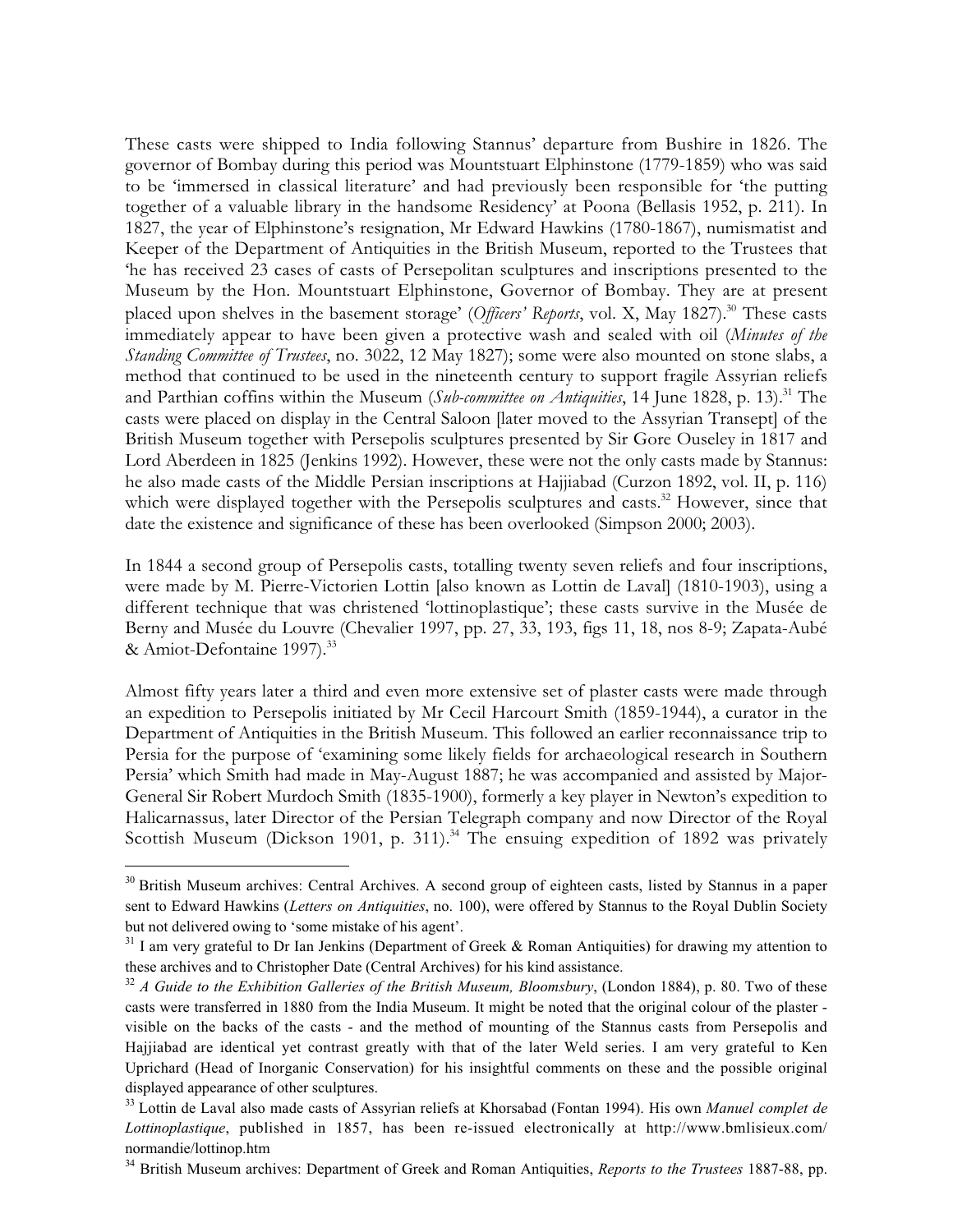financed by Lord Savile and was directed by Mr Herbert Weld [Blundell] (1852-1935).

Herbert Joseph Weld was born in 1852 and was educated at Stonyhurst (Pl. 8). He was the son of Thomas Weld-Blundell of Ince-Blundell but discontinued the name of Blundell in 1924 prior to inheriting the Weld seat at Lulworth. His career included further travels in Persia (1891), Libya (1894) and Cyrenaica (1895), hunting game and exploring the source of the Blue Nile in Somaliland, Abyssinia and Sudan (1898/9, 1905) and a spell as Boer War correspondent for *The Morning Post*. Herbert Weld was a notable philanthropist. In addition to his work at Persepolis he presented a substantial collection of East African stuffed birds to the Natural History Museum and, in the winter of 1921/2, he travelled to Baghdad where he acquired an important collection of tablets. He presented this to the Ashmolean Museum, recommending Kish as the preferred site for a proposed joint expedition between Oxford University – largely funded by Weld himself – and the Field Museum in Chicago, and nominally directed by Stephen Langdon, then the Professor of Assyriology in the University (Field 1955, p. 53; Gibson 1972, pp. 70-71; Moorey 1978, pp. 13-14).

On 11 November 1925 Weld was elected an Honorary Fellow of Queen's College Oxford in recognition of his support for the Kish expedition, the citation in the minute-book referring to him as 'Hon. D.Litt., Fellow Commoner 1902'; at that time a Fellow Commoner was a person admitted to the college as a mature scholar, already a graduate of some standing, who was allowed to share the high table with the fellows as a mark of distinction. He would not be expected to read for any degree and would pay all expenses himself. Weld was a member of the Athenaeum and various learned societies (*Who was Who 1929-1940*, pp. 1433-34) and was elected a member of the Royal Yacht Squadron at Cowes in 1924, where his boat *Lulworth* 'won a good many races, including the King's Cup in 1925' although Weld's 'detachment from the excitement of the start was a general cause of astonishment' (Guest and Boulton 1903, pp. 179-80).<sup>35</sup> He had a house at 13 Arlington Street, London SW1 but in 1927 he inherited Lulworth Castle at East Lulworth in Dorset, 'a castle of a very special sort' that was constructed in c. 1608 in Gothic style (Pevsner 1972, pp. 45, 194-6). This was a tragic period in his life as his beautiful young wife died in 1929 and Lulworth castle was gutted by fire in the same year. Herbert Weld died at Lulworth on 5 February 1935 after a brief illness, leaving the sum of ,500 in his will to Queen's College Oxford. He was buried in the Weld family chapel the following day, the members of the congregation including Langdon who added a glowing appreciation to Weld's published obituary (*The Times*, 7 February 16b; funeral details on 9 February 15d, appreciation on 12 February 19c, details of the will on 27 August 13c and 22 June 9d).<sup>36</sup>

Meanwhile, in November 1891 Herbert Weld left for Persia, arriving in Shiraz the following January. Plaster piece and papier maché moulds were made on site by the *formatore* Mr Lorenzo

 $\overline{a}$ 

Museum) based on experience 'learned on the job at the British Museum' (Burton 1999, p. 171) and it was on behalf of that museum that Murdoch Smith built up a rich Islamic collection from Iran, partly acquired from M. Richard, 'a French gentleman long resident in Persia' (Murdoch Smith 1877, preface). The activities of M. Richard at Rayy had been detailed by Cecil Smith to the Trustees of the British Museum some years before as he noted that 'M. Richard of Teheran has made some tentative excavations here, the most interesting result of which was the acquisition of fragments proving the existence here in very early times of the manufacturing of *reflet* pottery' (*Reports to the Trustees* 1887-88, p. 131).

<sup>&</sup>lt;sup>35</sup> My thanks to Mrs Diana Harding (Royal Yacht Squadron Archivist) for kindly referring me to this source.

<sup>&</sup>lt;sup>36</sup> I am very grateful to Mr J. M. Kaye (Keeper of the Archives at Queen's College) for information relating to Weld's Oxford connection, to Dr Roger Moorey for suggesting other leads, to Mr D. Greenhalf (Custodian of Lulworth Castle) for kindly sending further information and to Lady Agnes Grey for giving her permission to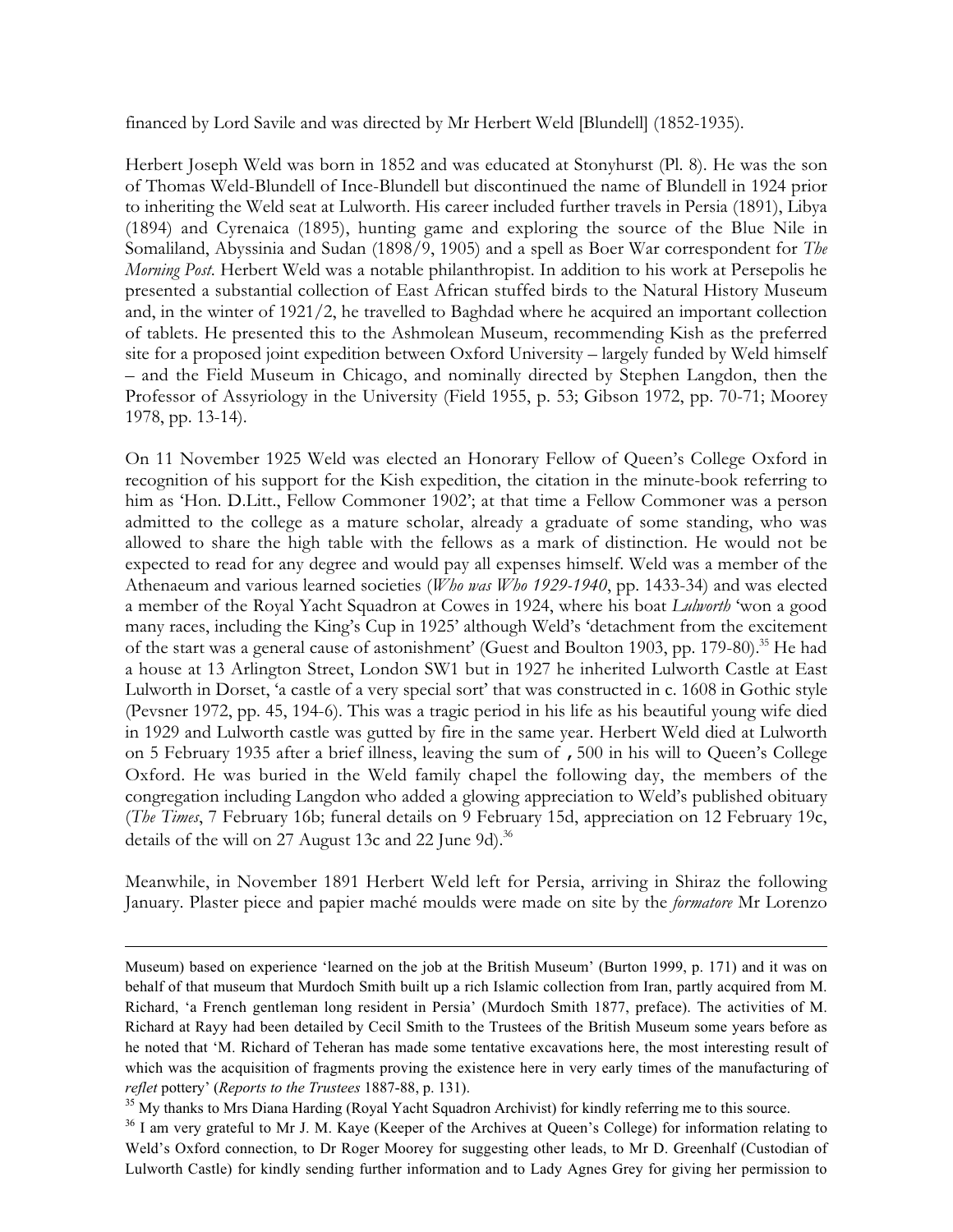Andrea Giuntini (*c*. 1844-1920) and one of his four sons. Giuntini (Pls 9-10) had previously worked for D. Brucciani who owned an important cast gallery at 40 Great Russell Street and had travelled to Meso-America with Alfred Maudslay to mould Mayan sculptures at Copán and Quirigua.<sup>37</sup> At Persepolis he moulded processional scenes along the north face of the Apadana and the southern and western facades of the Palace of Darius, royal combat scenes inside doorways of the Palace of Darius and the Harem, an inscription of Artaxerxes III Ochus (358- 338 BC) from the staircase on the western facade of the Palace of Darius, a column base excavated in the Treasury, a lion on the rock-cut tomb facade of Artaxerxes III and the winged figure in Gate R at Pasargadae (Smith [1931]). While at Persepolis, Weld and Giuntini made and presented duplicate papier maché moulds of the Artaxerxes inscription and a guardsman from the southern facade of the Palace of Darius to Mr Truxton Beale, the United States Minister to Persia, during his otherwise unsuccessful visit to try and secure sculptures for what is now the Smithsonian Institution in Washington (Adler 1895).<sup>38</sup> After returning to England in the summer, Giuntini's moulds were used to make plaster casts and sold via Smith's London address of 3A The Avenue, Fulham Road (Pl. 11).<sup>39</sup>

Extensive lime burning, erosion, removal of certain pieces and vandalism had already led to parts of the site – particularly the long-exposed north face of the Apadana – being damaged. The 1892 casts thus provide the best surviving record of these sculptures. Some casts were sold to defray costs, the buyers including the Musée du Louvre, the Vorderasiatische Museum Berlin and the Metropolitan Museum in New York but only two complete sets appear to have been made and the moulds were deliberately destroyed to ensure that these remained a limited edition (Budge 1925, p. 24; Smith [1931]).<sup>40</sup> One set was presented by Lord Savile to Nottingham Museum and Art Gallery and the second was presented to the British Museum in July 1893 'with the view of

<sup>&</sup>lt;sup>37</sup> Maudslay described Giuntini as 'a very good fellow and good companion - does not grumble' (Graham 2002, p. 111). There are some interesting similarities between the Maudslay and Weld expeditions. Both were directed by modest men of private means whose objective was, in Maudslay's words, 'to enable scholars to carry on their work of examination and comparison, and to solve some of the many problems of Maya civilisation, whilst comfortably seated in their studies at home' (quoted by Drew 1999, p. 89). Maudslay learnt the technique of making paper squeezes at Yaxchilán in 1881 from the French explorer Desiré Charnay; his subsequent expeditions relied heavily on making squeezes of low-relief sculptures and inscriptions using 'a special tissue like orange wrappers that travelled out from England in large bales' or making plaster piece-moulds of stelae and sculptures in the round. 'The logistical problems were formidable. Besides photographic and survey equipment, and supplies for many weeks in the field, he had to arrange for the shipment of the plaster [bought for 50 shillings a ton in Carlisle but reckoned by Maudslay to cost £50 by the time it reached Copán], the bales of paper, wrapping materials for the moulds and specially designed boxes to transport them ... At Copán, Maudslay and Giuntini used four tons of plaster and produced some 1400 separate piece moulds' (Drew 1999, p. 93; cf. also Graham 2002). I am very grateful to Susan Gill for drawing my attention to Drew's account.

 $38$  My thanks to Dr Ann C. Gunter for kindly telling me about these casts.

<sup>&</sup>lt;sup>39</sup> I am very grateful to Mrs Valerie Emmons for kindly sending me further information about Lorenzo Giuntini and his family. He had two brothers (Frederico Eugene and Angelo Robert), four sons (Lawrence Mark Angelo, Joseph Albert Victor, Lelio and Renaldo) and four daughters (Flora Kate, Cecilia Alice, Ada Maud and Mabel Adela); the brothers and sons all worked in the family studio and together were partly responsible for making a number of well-known monumental bronze sculptures erected in public spaces across London.

<sup>&</sup>lt;sup>40</sup> The Musée du Louvre holdings include cast sections of the north facade of the Apadana and the west staircase of the Palace of Darius, recently exhibited in two temporary exhibitions (anon. 1997 = Smith 1932, no. 2 [part]; Fontan 1998, pp. 228-29, nos 93-94 = Smith 1932, no. 4 [part of sections I and IV]). I am indebted to Dr A. Caubet for kindly supplying this information. Nine plaster casts of Achaemenid sculptures were registered by the Vorderasiatische Museum and transferred to the University of Hamburg in 1993; for this information I am grateful to Dr R.-B. Wartke. The reassembled cast of the enthroned Xerxes which was made for the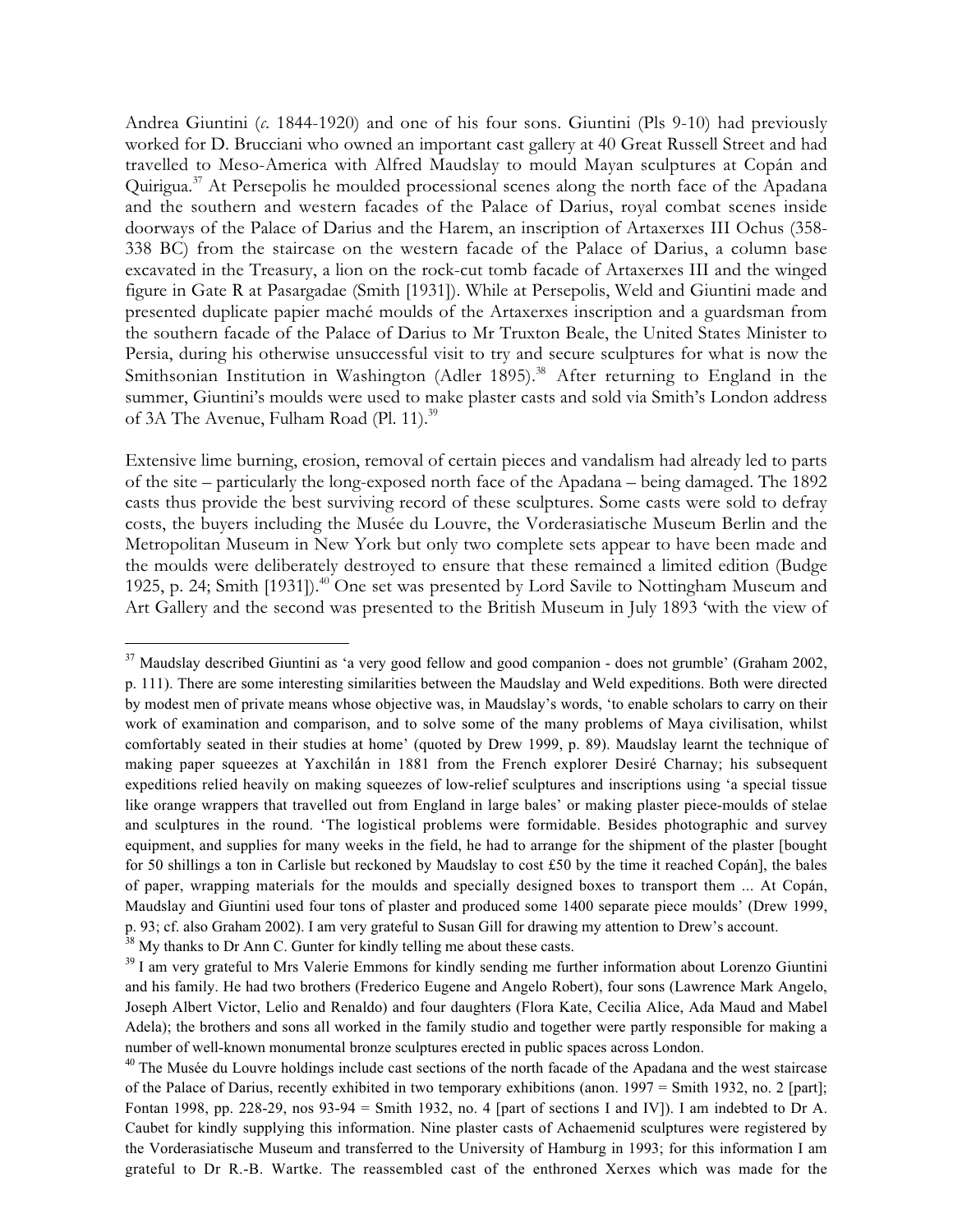supplying adequate means of comparison of the Persepolis sculptures with the Assyrian slabs exhibited in the British Museum' (*Trustees Minutes*, 29 July 1893, no. 2798).<sup>41</sup> However shortage of adequate space and the Trustees' concern over showing casts rather than originals prevented them from being placed on permanent display (a fate similar to that of the Maudslay casts). Nevertheless, following the popularity of an exhibition on Persian Art held at Burlington House earlier in 1931 - at which some of the Nottingham casts were exhibited - and the unexpected availability of a temporary exhibition slot (normally hosting a temporary display relating to Woolley's excavations at Ur), a display of these casts was opened on 26 May 1931 in the former Assyrian Basement of the British Museum (anon. 1931, p. 8; Smith 1932; cf. Royal Academy 1931, p. 6).<sup>42</sup>

During the course of his expedition Weld excavated a number of trenches at Persepolis. These were in the Apadana ('The Great Hall of Xerxes'), the Central Building ('square pylon at the south corner of the Hall of a Hundred Columns'), the Hall of a Hundred Columns, Palace D ('tumulus rising behind the Palace of Darius'), the Palace of Xerxes ('open court below the Palace of Darius'), the Harem ('S. E. Edifice'), the Treasury and the plain below the citadel; in addition, he excavated some trenches in Palace P at Pasargadae. $43$ 

Most of the discoveries were architectural but they hinted at the degree to which colour was an important factor in the original decor of the palaces. Traces of 'a rich red' cement pavement were found in the Treasury and Palace of Darius, a fragmentary fluted pilaster 'with remains of the [yellow] paint in the flutings ... laid on a ground of white gesso' was discovered in Palace D, and a blue and yellow glazed brick found in or near the Apadana (Weld Blundell 1892, pp. 539, 541, 557); the discovery of this glazed brick is interesting as few examples of this type of architectural decoration, better known from Susa, had hitherto been reported from Persepolis. The base of a relief in the Hall of a Hundred Columns was also noted as being 'covered with a coating of blue paint, which came away readily under the touch as fine blue powder. This on examination is proved to be silicate of copper, or blue fritte', confirming earlier suggestions that the sculptures were originally coloured (Weld Blundell 1892, p. 557).<sup>44</sup>

<sup>&</sup>lt;sup>41</sup> These two sets have now been reunited following the acquisition by the British Museum of the Nottingham casts in November 1997: the ultimate aim is to display a sequence of these Persepolis casts in a future Ancient Iran gallery.

<sup>42</sup> The exhibition was open for a year before being dismantled in May 1932 (*Reports to the Trustees*: S. Smith, p. 8 June 1931, no. 137, 6 May 1932, no. 69). In a letter to George Hill, then Director of the British Museum, Smith wrote that a 'rough calculation shows that the approximate length of exhibition space required would be over 100 feet, and the only safe way of exhibiting them temporarily would be to have two sets of planking about 30 feet long run down the centre of the room; at least that is the only way that suggests itself to me at present as feasible, without interfering with the public view of the Assyrian sculptures', and continued by referring to his desire that they be displayed in a permanent gallery once 'the temporary Persian exhibition in the Print Room is dismantled' (*Reports to the Trustees*, 7 March 1931, no. 228). In preparation for this temporary exhibition, the casts were fitted together, cleaned and coloured by the Cast Department of the Victoria & Albert Museum (*Officer's Reports* 1931). The Assyrian Basement was later restricted to its present size and height with the construction of galleries above.

<sup>&</sup>lt;sup>43</sup> Surprisingly, Weld's pioneering excavations at Palace P are not mentioned by Stronach (1978) although they must have informed Herzfeld's later trenches.

<sup>&</sup>lt;sup>44</sup> Traces of black, red, green, blue and yellow or golden pigment have been noted on reliefs in the Apadana, Central Building and the Hall of a Hundred Columns (Tilia 1978, p. 31-69; Lerner 1971; 1973; Roaf 1983, p. 8). Lumps of pigment or pigment-encrusted sherds have also been found at the south-west corner of the Terrace wall, in and near the tripylon and on the northern side of the Apadana (Tilia 1972, pp. 245-46; Tilia 1978, p. 68-69). Analyses indicate the black to be asphalt, the red to be a vitreous material, the blue to be 'Egyptian Blue'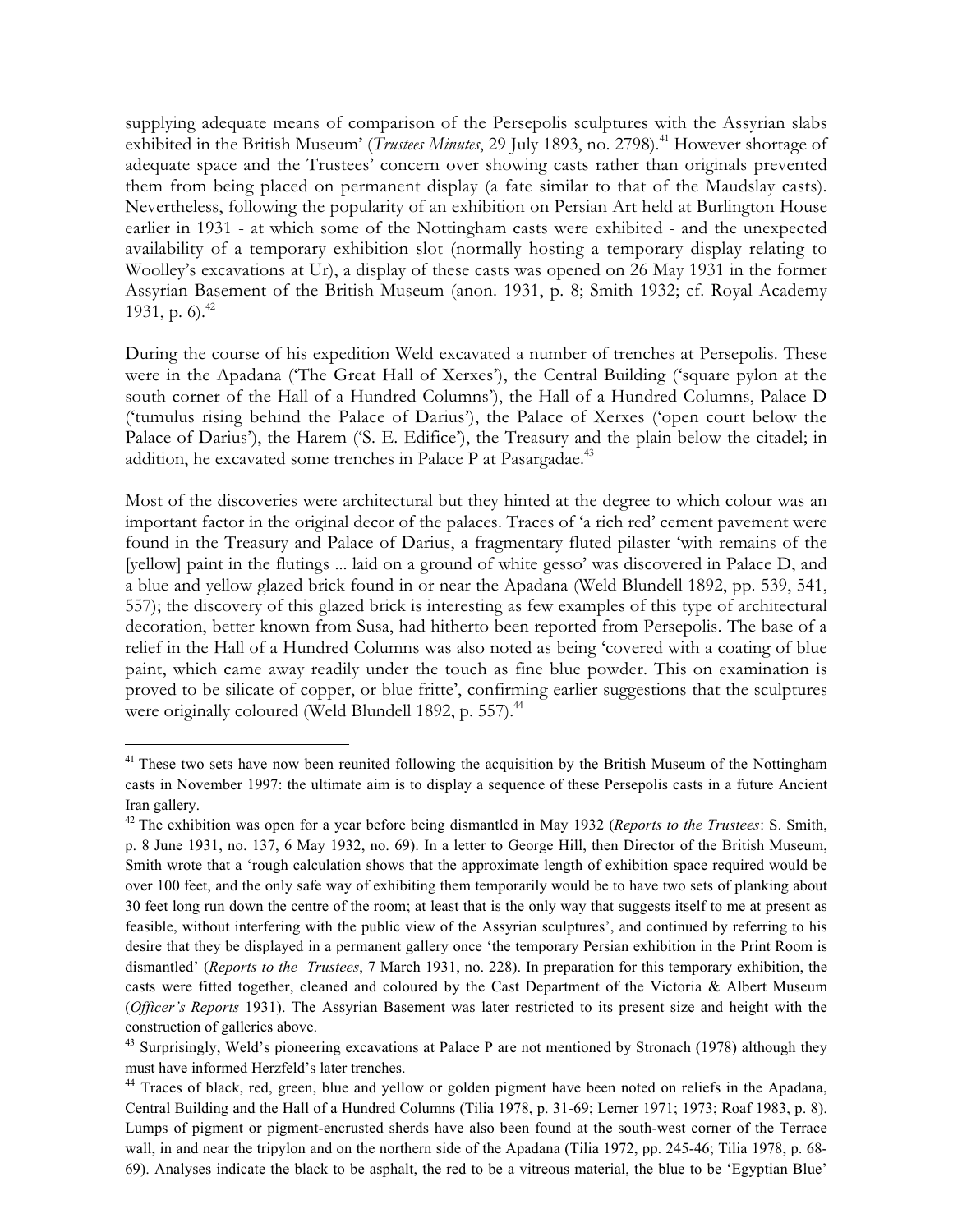Beneath the Apadana, Weld cleared out the series of drains which had intrigued many of the earlier travellers to the site and within the Treasury he found and moulded a column base. The process of making moulds necessitated some additional excavation, notably within the Palace of Darius where he cleared the lower part of a doorway on the southern side to reveal a royal combat scene, and along the facade of the staircase on the western part of the Palace of Xerxes (Smith [1931], p. 12, nos 10, 12).

Finds were few except in the north-east corner tower of the Apadana where

buried in masses of charcoal, we found a quantity of red pottery vases, an iron axehead, nails with round heads, and a copper pot full of pieces of bone and charcoal. Humble implements, but interesting as relics of an historical conflagration. They had been cracked by the fallen rafters and some blackened by the heat (Weld Blundell 1892, p. 546).

The nails and charcoal probably derive from the burnt superstructure of one of the upper stories whereas the remainder of the finds perhaps reflect stored contents. A similar situation was noted by later excavators inside the Treasury but unfortunately this evidence does not appear to have been either recorded or retained by most excavators at the site. Weld's 'copper pot' was presented to the Trustees of the British Museum where it was recorded as a 'bronze vase' (*British Museum Returns*, 16 August 1893, p. 54).

This particular vessel consists of a straight-sided sheet-bronze bucket or pail standing 12.5 cm in height with an original rim diameter of 28 cm, base diameter of 12 cm, height/width ratio of 1 : 2.2 and a capacity of 1.8 litres (ANE 1892-12-14,1 = 91163). It originally had a free-swinging handle attached to two plain T-clamps, measuring 5 cm across and 5.1 cm in height and each held in place below the rim with three round-headed rivets; the handle was detached and the bucket was badly crushed and distorted in antiquity (Fig. 4; Pl. 12). Qualitative X-ray fluorescence analysis by J. R. Lang and D. R. Hook (Department of Scientific Research) of the corroded surfaces of the bucket indicate that it is a tin bronze containing traces of lead whereas the suspension loop and rivet analysed are copper with a trace of lead. Radiography proves that the bucket had not been decorated in antiquity.<sup>45</sup>

Buckets such as this are frequently depicted in ninth-eighth century Assyrian, Urartian and North Syrian art although details such as the decoration and the shape of the handle attachments vary (Madhloom 1970, pp. 109-16, pl. LXXXV; Merhav 1976).<sup>46</sup> Several plain and one engraved sheet-bronze buckets were excavated in ninth/eighth century contexts in level IV at the site of Hasanlu in north-west Iran (Burned Buildings I, II, IV, IV East) and an example with Assyrianstyle decoration was excavated at the eighth century cemetery of Chamahzi Mumah in western Luristan (de Schauensee 1988, p. 49; Muscarella 1988, pp. 29-31, no. 8; Haerinck & Overlaet 1998, pp. 27-29, fig. 43, pls 62-3). Further straight-sided buckets - some reportedly found in Luristan - exist in other collections, some with decoration added in recent times (Moorey 1971, pp. 268-69, fig. 23, pl. 81, no. 513; Merhav 1976; Muscarella 1977, p. 184, pl. XIV: top; Tanabe *et al*. 1982, pp. 68, 73, pl. III; Mahboubian 1997, p. 242, no. 315).

Although it is conceivable that the bucket excavated by Weld was an heirloom, it is more likely

 $\overline{a}$ 

46

<sup>1953,</sup> p. 287; cf. also now Ambers & Simpson 2005).

<sup>&</sup>lt;sup>45</sup> Department of Scientific Research file: Project rad7066 dated 20 January 1999.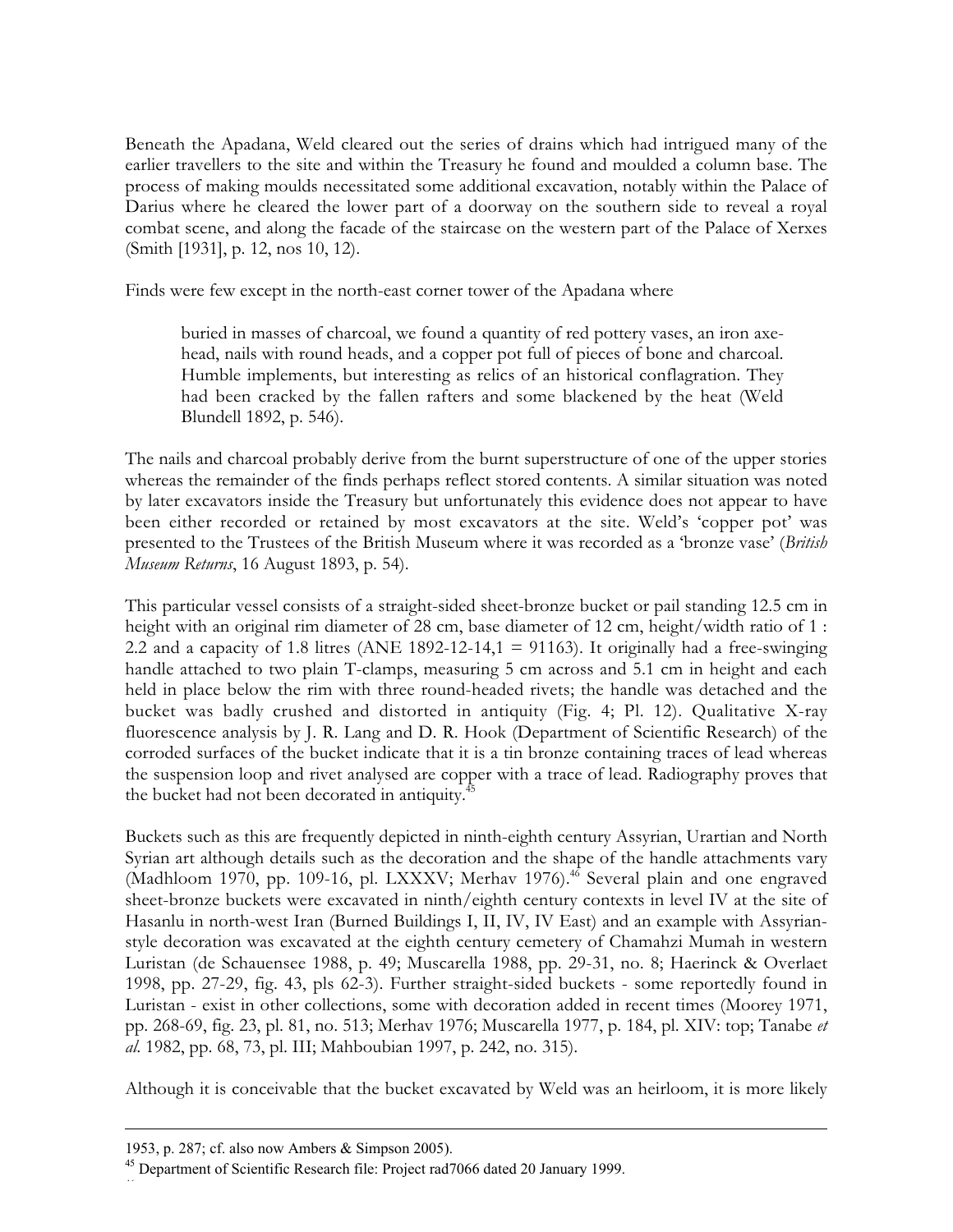that this type had a lengthier history than previously suspected. Indeed, horizontally fluted metal buckets with swinging handles are shown being carried by royal attendants on sculptures in the Palace of Darius (521-486 BC) and the Hall of a Hundred Columns (Schmidt 1953, pls 183-84; Tilia 1972, pl. XCVII). Horizontal fluting was widely used as a surface technique by Achaemenid metalworkers and recurs on bowls, beakers and animal-head vessels as well as contemporary Attic pottery copies and column bases, both at East Greek sites and Palace P at Persepolis (Miller 1993; Stronach 1978, pp. 84-85, pls 73-76). However, this bucket suggests that plain versions of this type were also manufactured. The function of these bucket is unclear. In Assyrian art, buckets are shown being used by apotropaic figures in purifying ceremonies whereas the Persepolis reliefs show them being carried by attendants next to the king. The excavated finds from Hasanlu and Chamahzi Mumah suggest that they may have had other practical functions, supported by the excavated context of the Persepolis bucket.

Herbert Weld's work at Persepolis is a classic example of nineteenth century problem-orientated research building on earlier discoveries and observations of Political Residents, Envoys and travellers such as Ephraim Stannus, John Macdonald [-Kinneir] and James Alexander, highlighted above. This was the beginning of archaeological research in Iran yet the full story has yet to be told and further episodes are certain to unfold with continued research in libraries, archives and other collections.<sup>47</sup>

> St John Simpson [SSIMPSON@thebritishmuseum.ac.uk](mailto:SSIMPSON@thebritishmuseum.ac.uk)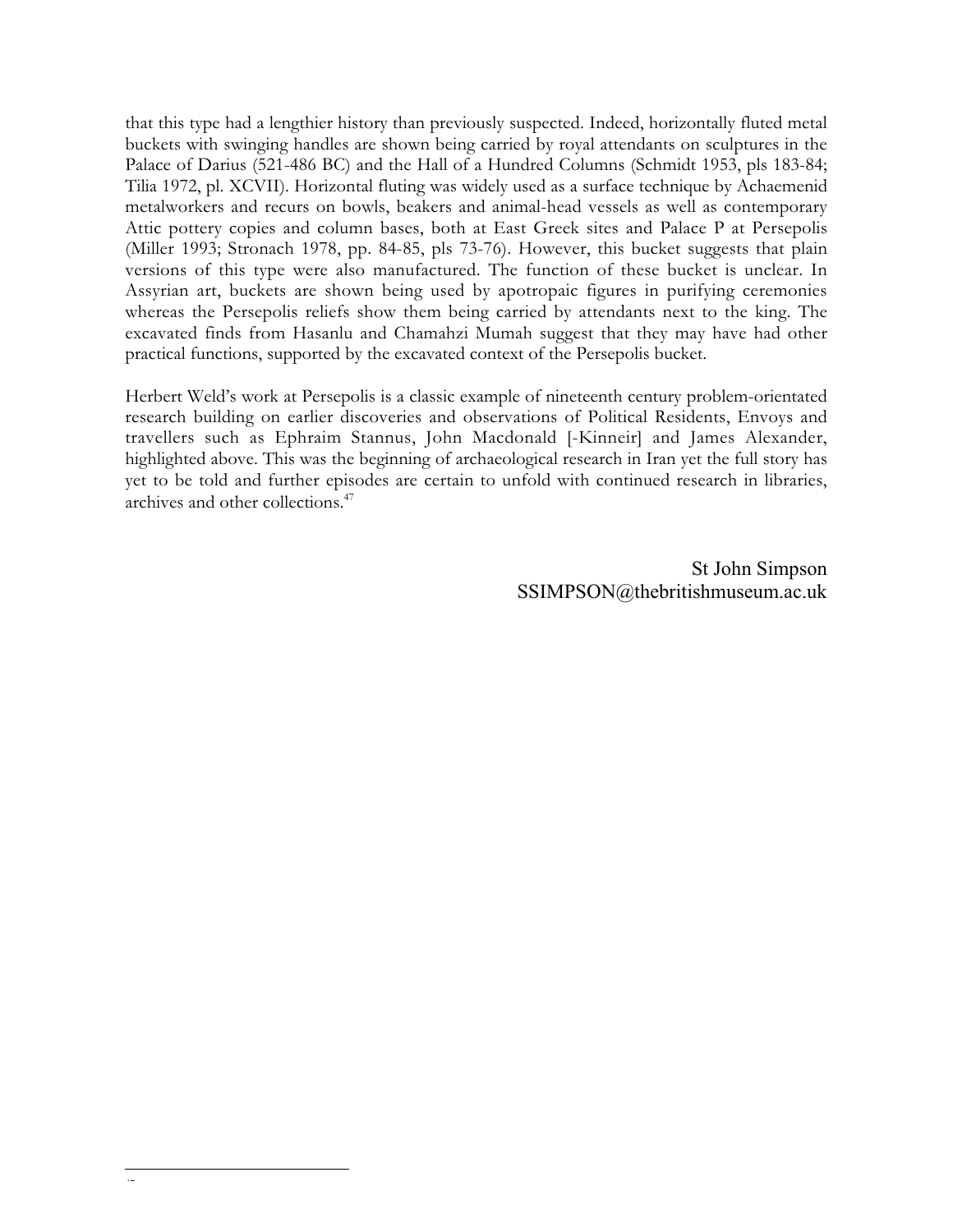- Adams, R. McC. (1981) *Heartland of Cities. Surveys of Ancient Settlement and Land Use on the Central Floodplain of the Euphrates*, Chicago.
- Adler, C. (1895) 'Two Persepolitan casts in the U. S. National Museum', *Report of the U.S. National Museum for 1893*, Washington, pp. 751-53, pls 1-2.
- Alexander, J.E. (1827) *Travels from India to England: Comprehending a Visit to the Burman Empire, and a Journey through Persia, Asia Minor, European Turkey, &c. in the Years 1825-26*, London.
- Ambers, J. & Simpson, St J. (2005) 'Some pigment identifications for objects from Persepolis',
- <http://www.achemenet.com/ressources/enligne/arta/arta.htm>
- Andreas, F.C. & Stolze, F. (1882) *Persepolis, die Achaemenidischen und Sasanidischen Denkmäler und Inschriften von Persepolis, Istakhr, Pasargadae, Shahpur*, 2 vols, Berlin.
- Anon. (1931) 'Persian casts at the British Museum: reliefs from Persepolis', *The Times* 7 May, p. 8.
- Anon. (1997) *Redécouverte d'une civilisation ancienne: La Mésopotamie*, La Maison des Arts brochure, Antony.
- Azarpay, G. (1981) 'Cairns, *kurums* and *dambs*: a note on pre-Islamic surface burials in eastern Iran and central Asia', *Acta Iranica* 21 [= 2nd ser. VIII], pp. 12-21, pls III-XII.
- Barnett, R.D. (1957) 'Persepolis', *Iraq* XIX, pp. 55-77, pls XV-XXIII.
- Belgrave, Sir Charles (1972a) *The Pirate Coast*, Beirut.
- Belgrave, Sir Charles (1972b) *Personal Column*, Beirut.
- Bellasis, M. (1952) *Honourable Company*, London.
- Bidwell, R. ed. (1985) *Arabian Gulf Intelligence* [= *Selections from the Records of the Bombay Government, New Series, No. XXIV, 1856 concerning Arabia, Bahrain, Kuwait, Muscat and Oman, Qatar, United Arab Emirates and the Islands of the Gulf*], London.
- Bierbrier, M. (1995) *Who was Who in Egyptology*, London 3rd ed.
- Bilkadi, Z. (1996) *Babylon to Baku*, Windsor.
- Bingöl, F.R.I. (1999) *Museum of Ancient Civilizations: Ancient Jewellery*, Ankara.
- Boardman, J. (1970) 'Pyramidal stamp seals in the Persian Empire', *Iran* VIII, pp. 19-45, pls 1-8.
- Bonhams (1994) *Fine Antiquities*, London Knightsbridge, auction Tuesday 5 July, 2pm.
- Bonhams (1998a) *Antiquities*, London Knightsbridge, auction Tuesday 7 April, 11am and 2.00pm.
- Bonhams (1998b) *Antiquities*, London Knightsbridge, auction Tuesday 22 September, 11am and 2.30pm.
- Boucharlat, R. (1991) 'Pratiques funéraires a l'époque sasanide dans le sud de l'Iran', in P. Bernard & F. Grenet (eds) *Histoire et cultes de l'Asie Centrale préislamique*, pp. 71-78, pls XXII-XXV, Paris.
- British Museum (1892) *A Guide to the Babylonian and Assyrian Antiquities*, London.
- British Museum (1908) *A Guide to the Babylonian and Assyrian Antiquities*, London 2nd ed. revised and enlarged.
- British Museum (1922) *A Guide to the Babylonian and Assyrian Antiquities*, London 3rd ed. revised and enlarged.
- Broadfoot, W. (1893) 'Addiscombe: The East India Company's military college', *Blackwood's Magazine* CVIII (May), pp. 647-57.
- Budge, E.A.W. (1920) *By Nile and Tigris. A narrative of journeys in Egypt and Mesopotamia on behalf of the British Museum between the years 1886 and 1913*, 2 vols, London.
- Budge, E.A.W. (1925) *The Rise and Progress of Assyriology*, London.

*T d i d hi i I* R 31 58

- Burke's Peerage (1976) *Burke's Irish Family Records*, London.
- Burney, C. (1970) 'Excavations at Haftavan Tepe 1968: first preliminary report', *Iran* VIII, pp. 157-71, pls I-VIII.
- Burton, A. (1999) *Vision & Accident: the Story of the Victoria & Albert Museum*, London.
- Carbone, C. (1968) 'Comment on a commencé les restaurations a Persepolis', in G. Zander (ed.),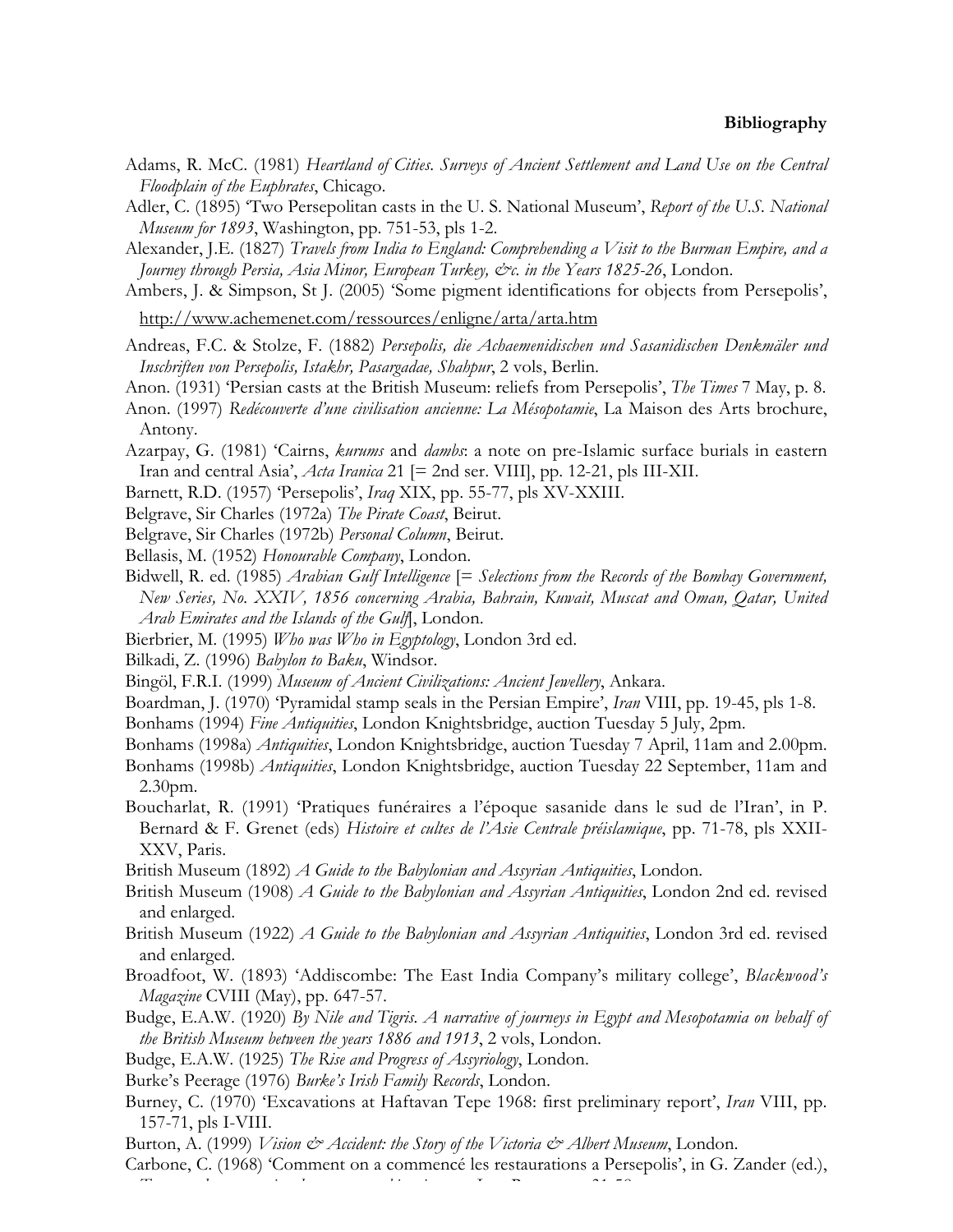- Casartelli, I.C. (1890) 'Astodans, and Avestic funeral prescriptions', *The Babylonian and Oriental Record* IV/VII (June), pp. 145-52.
- Chevalier, N. (1997) 'La découvert de la Perse antique par les voyageurs français au début du XIXe siecle', in N. Chevalier (ed.) *Une mission en Perse 1897-1912*, Paris, pp. 24-35.
- Christie's (2003) *Antiquities, Including an English Private Collection of Ancient Gems, Part II*, London South Kensington, auction Wednesday 29 October 2003 at 10.30 am and 2.30 pm.
- Collon, D. (1996) 'A hoard of sealings from Ur', in M.-F. Boussac and A. Invernizzi (eds), *Archives et sceaux du monde hellénistique*, Torino, pp. 65-84, pls. 11-25.
- Crone, J.S. (1937) *A Concise Dictionary of Irish Biography*, Dublin.
- Croydon Advertiser (1882) *Croydon in the Past*, Croydon.
- Curtis, C.D. (1925) *Sardis XIII. Jewelry and Gold Work, Part I 1910-1914*, Rome.
- Curtis, J.E. (1998) 'A chariot scene from Persepolis', *Iran* XXXVI, pp. 45-51.
- Curtis, V.S. & Simpson, St J. (1997) 'Archaeological news from Iran', *Iran* XXXV, pp. 137-44.
- Curzon, G.N. (1892) *Persia and the Persian Question*, 2 vols, London.
- Dalton, O.M. (1964) *The Treasure of the Oxus with Other Examples of Early Oriental Metal-work*, London.
- De Mecquenem, R. (1947) 'Contribution a l'étude du palais achéménide de Suse', in R. de Mecquenem, R. le Breton & M. Rutten, *Archéologie Susienne*, Mémoires de la mission archéologique en Iran XXX, Paris, pp. 1-119.
- De Planhol, X. (1990) 'Bu\_ehr', in E. Yarshater (ed.), *Encyclopaedia Iranica* IV, London–New York, pp. 569-72.
- De Schauensee, M. (1988) 'Northwest Iran as a bronzeworking centre: the view from Hasanlu', in J. Curtis (ed.) *Bronzeworking Centres of Western Asia c. 1000-539 B.C.*, London–New York, pp. 45-62.
- Dickson, W.K. (1901) *The life of Major-General Sir Robert Murdoch Smith K.C.M.G., Royal Engineers*, Edinburgh–London.
- Drew, D. (1999) *The Lost Chronicles of the Maya Kings*, London.
- Erskine, W. (1819) 'Observations on two sepulchral urns found at Bushire in Persia', *Transactions of the Literary Society of Bombay* I, pp. 191-97.
- Farrington, A. (1976) *The Records of the East India College Haileybury, and Other Institutions*, London.
- Field, H. (1955) *The Track of Man. Adventures of an Anthropologist*, London.
- Fontan, E. (1994) 'Lottin de Laval (1810-1903): l'inventeur de la 'lottinoplastique' qui se voulait orientaliste', in E. Fontan & N. Chevalier (eds) *De Khorsabad à Paris. La découverte des Assyriens*, Paris, pp. 176-83.
- Fontan, E. (1998) 'Lottin de Laval et la lottinoplastique', *Regards sur la . . . Perse antique*, Argentomagus, pp. 228-29.
- Forrest, D. (1968) *The Oriental. Life Story of a West End Club*, London.
- Gibson, McG. (1972) *The City and Area of Kish*, Miami.
- Goldman, B. (1961) 'An Oriental solar motif and its western extension', *Journal of Near Eastern Studies* 20, pp. 239-47.
- Graham, I. (2002) *Alfred Maudslay and the Maya: a Biography*, London.
- Greenway, P. & St Vincent, D. (1998) *Lonely Planet Iran*, Victoria.
- Guest, M. & Boulton, W.B. (1903) *Memorials of the Royal Yacht Squadron*, London.
- Haditti, A.-M.M.A.R. al- (1995) 'Umm Keshm summary report', *Mesopotamia* XXX, pp. 217-39.
- Haerinck, E. & Overlaet, B. (1998) *Chamahzi Mumah. An Iron Age III Graveyard*, Luristan Excavation Documents vol. II, Acta Iranica 3eme sér., Textes et Mémoires XIX, Louvain.
- Hansen, T. (1964) *Arabia Felix. The Danish Expedition of 1761-1767*, London.
- Hinds, M. (1984) 'The first Arab conquests in Fars', *Iran* XXII, pp. 39-53.
- Issawi, C. ed. (1971) *The Economic History of Iran 1800-1914*, Chicago–London.
- Jenkins, I. (1992) *Archaeologists and Aesthetes in the Sculpture Galleries of the British Museum 1800 -1939*, London.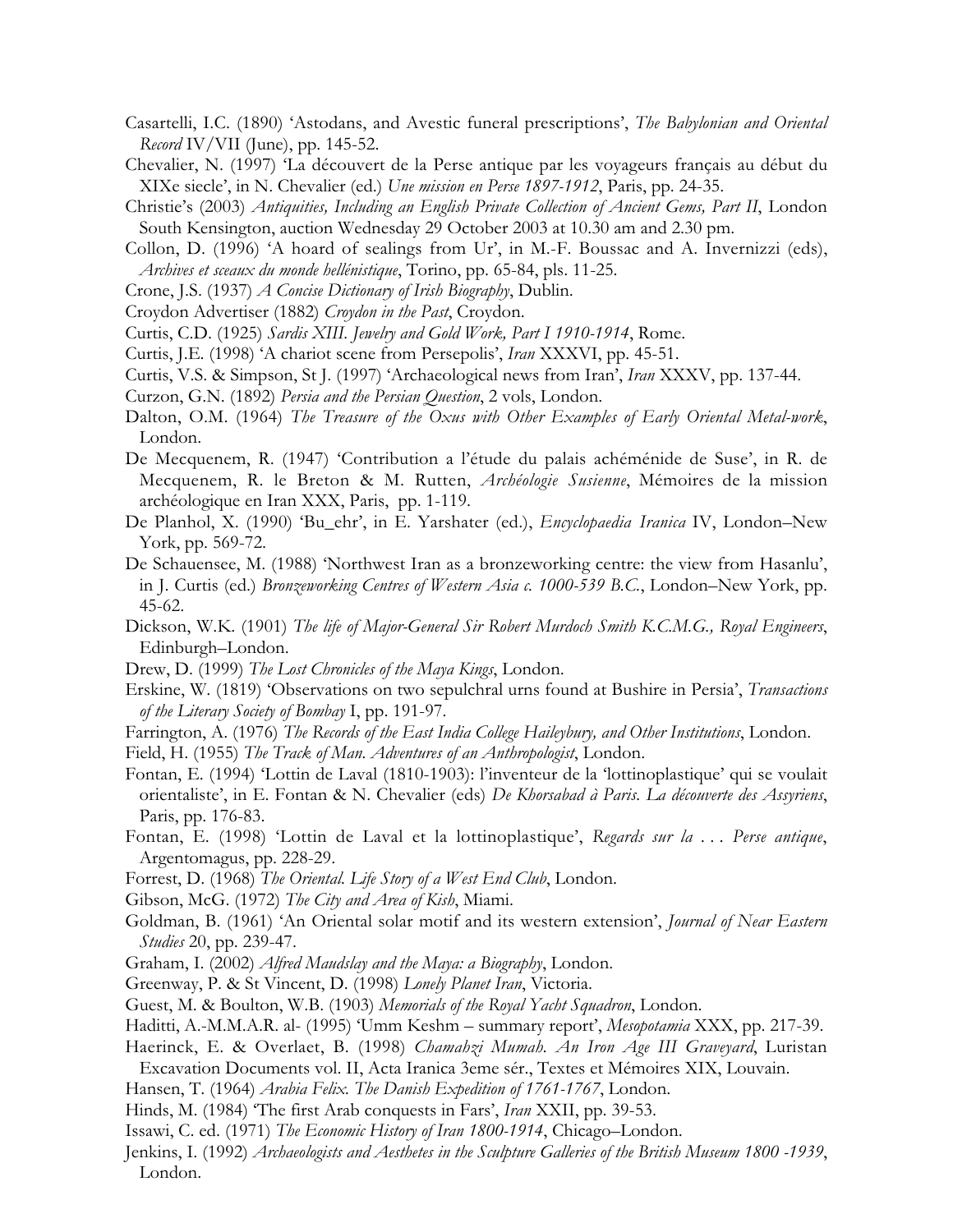- Johnson, J. (1818) *A Journey from India to England, through Persia, Georgia, Russia, Poland, and Prussia, in the Year 1817*, London.
- Kanus-Credé, H. ed. (1974) 'Aus dem Nachlass von F.C. Andreas', *Iranistische Mitteilungen* 8, pp. 42-75.
- Keppel, G. (1827) *Personal Narrative of a Journey from India to England . . . in the Year 1824*, London.
- Lee, S. ed. (1893) *Dictionary of National Biography*, vol. XXXV, London.
- Lee, S. ed. (1898) *Dictionary of National Biography*, vol. LIV, London.
- Lee, S. ed. (1901) *Dictionary of National Biography*, supplement vol. I, London.
- Leith, M.J.W. (1997) *Wadi Daliyeh I. The Wadi Daliyeh Seal Impressions*, Discoveries in the Judaean Desert XXIV, Oxford.
- Lentz, W. (1987) 'Andreas', in E. Yarshater (ed.), *Encyclopaedia Iranica*, vol. II, London–New York, p. 27.
- Lerner, J. (1971) 'The Achaemenid relief of Ahura Mazda in the Fogg Art Museum', *Bulletin of the Asia Institute* 2, Shiraz, pp. 19-35.
- Lerner, J. (1973) 'A painted relief from Persepolis', *Archaeology* 26, pp. 116-22, 305.
- Le Strange, G. (1905) *The Lands of the Eastern Caliphate. Mesopotamia, Persia, and Central Asia from the Moslem conquest to the time of Timur*, Cambridge.
- Loftus, W.K. (1856/7) 'On the excavations undertaken at the ruins of Susa in 1851-2', *Transactions of the Royal Society of Literature* V, pp. 422-53.
- Loftus, W.K. (1857) *Travels and Researches in Chaldaea and Susiana*, London.
- [MacAlister, F.] (1910) *Memoir of the Right Hon. Sir John McNeill, G.C.B. and of his Second Wife Elizabeth Wilson*, London.
- Madhloom, T.A. (1970) *The Chronology of Neo-Assyrian Art*, London.
- Mahboubian, H. (1997) *Art of Ancient Iran. Copper and Bronze*, London.
- Malcolm, Sir John (1815) *The History of Persia*, 2 vols, London.
- Mason, K. (1945) *Persia*, Naval Intelligence Division Geographical Handbook Series B.R. 525 (September), London.
- Matson, F.R. (1953) 'A study of wall plaster, flooring, and bitumen', in E.F. Schmidt *et al*., *Persepolis I: Structures, Reliefs, Inscriptions*, Chicago, pp. 285-88.
- Merhav, R. (1976) 'Ceremonial and everyday use of the bucket in Mesopotamia and neighbouring lands', *The Israel Museum News* 11, pp. 67-82.
- Miller, M.C. (1993) 'Adoption and adaptation of Achaemenid metalware forms in Attic Blackgloss Ware of the fifth century', *Archaeologische Mitteilungen aus Iran* 26, pp. 109-46, pls 18-42.
- Mignan, R. (1829) *Travels in Chaldaea, including a Journey from Bussorah to Bagdad, Hillah and Babylon, Performed on Foot in 1827. With Observations on the Sites and Remains of Babel, Seleucia, and Ctesiphon*, London.
- Mir Fattah, Seyyed Ali Asghar (1374/1996) 'Gurastan-i Shuqab 'arzeh dashtan dar havay-i azad va dafn beh shiveh-yi ustukhandan [The necropolis of Shuqab: practices of exposure with ossuaries]', *Athar* 25, pp. 41-61.
- Mitchell, T.C. (2000) 'The Persepolis Sculptures in the British Museum', *Iran* XXXVIII, pp. 49- 56, pls XX-XXII.
- [Moberly, F.J.] (1987) *Operations in Persia 1914-1919*, London facsimile ed. intro. by G.M. Bayliss. Modi, J.J. (1889) *Astodan*, Bombay.
- Moorey, P.R.S. (1971) *Catalogue of the Ancient Persian Bronzes in the Ashmolean Museum*, Oxford.
- Moorey, P.R.S. (1978) *Kish Excavations 1923 1933*, Oxford.
- Morier, J. (1818) *A Second Journey through Persia, Armenia, and Asia Minor, to Constantinople, between the Years 1810 and 1816*, London.
- Mostafavi, S.M.T. (1978) *The Land of Pars (The Historical Monuments and Archaeological Sites of the Province of Fars)*, Chippenham.

Murdoch Smith, R. (1876) *Persian Art*, London.

Muscarella, O.W. (1977) 'Unexcavated objects and ancient Near Eastern art', in L.D. Levine &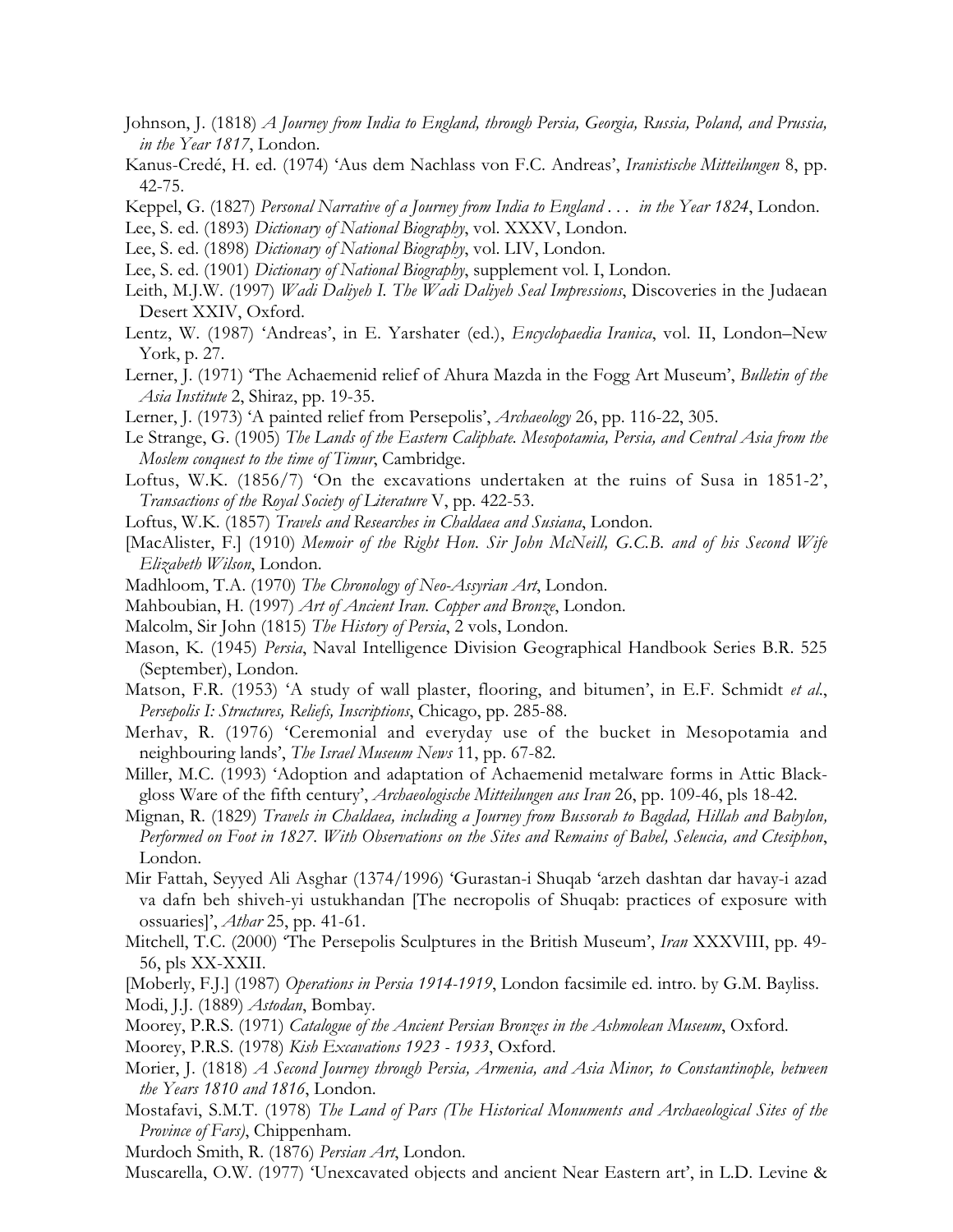T. Cuyler Young (eds), *Mountains and Lowlands: Essays in the Archaeology of Greater Mesopotamia*, pp. 153-207, pls XI-XIV, Malibu; Bibliotheca Mesopotamica, ed. G. Buccellati, p. 7.

- Muscarella, O.W. (1988) *Bronze and Iron. Ancient Near Eastern Artifacts in the Metropolitan Museum of Art*, New York.
- Negro Ponzi, M.M. (1968/9) 'Sasanian Glassware from Tell Mahuz (north Mesopotamia)', *Mesopotamia* III/IV, pp. 293-384, figs 153-61, appendices A-G.
- O'Donnell, H. ed. [1893] *Historical Records of the 14th Regiment, now the Prince of Wales's Own (West Yorkshire Regiment) from its Formation, in 1685, to 1892*, Devonport.
- Ouseley, Sir William (1819) *Travels in Various Countries of the East; more particularly Persia*, vol. I, London; (1821) vol. II; (1823) vol. III.
- Pevsner, N. (1971) *The Buildings of England: Surrey*, Harmondsworth, 2nd ed. rev. B. Cherry.
- Pevsner, N. (1972) *The Buildings of England: Dorset*, Harmondsworth.
- Pézard, M. (1914) *Mission à Bender-Bouchir*, Mémoires de la délégation archéologique en Perse XV, Paris.
- Pfrommer, M. (1993) *Metalwork from the Hellenized East*, Malibu.
- Reade, J.E. & Burleigh, R. (1978) 'The 'Ali cemetery: old excavations, ivory and radiocarbon dating', *Journal of Oman Studies* 4, pp. 75-83, pls 31-4.
- Roaf, M.D. (1983) 'Sculptures and sculptors at Persepolis', *Iran* XXI [whole number].
- Roaf, M.D. (1987) 'Checklist of Persepolis reliefs not at the site', *Iran* XXV, pp. 155-58.
- Roaf, M.D. (1984) 'Excavations at Tell Mohammed 'Arab in the Eski Mosul Dam Salvage Project', *Iraq* XLVI, pp. 141-56, pls X-XIII.
- Rogers, R.W., 1929. A *History of Ancient Persia from its earliest beginnings to the death of Alexander the Great*, Chicago.
- Royal Academy (1931) *Catalogue of the International Exhibition of Persian Art, 7 January 28 February 1931*, London 2nd ed.
- Schmidt, E.F. *et al*. (1953) *Persepolis I: Structures, Reliefs, Inscriptions*, Chicago.
- Shahbazi, A.S. (1976) *Persepolis Illustrated*, Tehran.
- Simpson, St J. (2000) 'Rediscovering past splendours from Iran: 19th-century plaster casts of sculptures from Persepolis', *British Museum Magazine* 36 (spring), pp. 28-29.
- Simpson, St J. (2003) 'From Persepolis to Babylon and Nineveh: the rediscovery of the ancient Near East', *Enlightenment. Discovering the World in the Eighteenth Century* (Sloan, K., ed.), 192-201, 293-94, London.
- Simpson, St J. (2005) 'Making their mark. Foreign travellers at Persepolis', <http://www.achemenet.com/ressources/enligne/arta/arta.htm>
- Smith, C.H. [1931] *Catalogue of Casts of Sculptures from Persepolis and the Neighbourhood, with List of Prices, Illustrating the Art of the Old Persian Empire, from 550-340 BC*, London.
- Smith, C.H. (1932) *Photographs of Casts of Persian Sculptures of the Achaemenid Period mostly from Persepolis*, London.
- Smith, S. (1938) 'An Achaemenean relief from Persepolis', *British Museum Quarterly* 12, p. 35, pl. XI.
- Standish, J.F. (1998) *Persia and the Persian Gulf. Retrospect and Prospect*, Richmond.
- Stronach, D., *Pasargadae. A Report on the Excavations Conducted by the British Institute of Persian Studies from 1961 to 1963*, Oxford 1978.
- Tanabe, K. *et al*. (1982) 'Studies in the Urartian bronze objects from Japanese Collections (1)', *Bulletin of the Ancient Orient Museum* IV.
- Tilia, A.B. (1972) *Studies and Restorations at Persepolis and Other Sites of Fars I*, Rome.
- Tilia, A.B. (1978) *Studies and Restorations at Persepolis and Other Sites of Fars II*, Rome.
- Trumpelmann, L. (1984), in R. Boucharlat & J.-F. Salles (eds), 'Sasanian graves and burial customs', *Arabie orientale, Mésopotamie et Iran méridional de l'age du fer au début de la période islamique*, pp. 317-29, Paris.
- Verdi, R., ed. (2003) *Saved! 100 Years of the National Art Collections Fund*, London.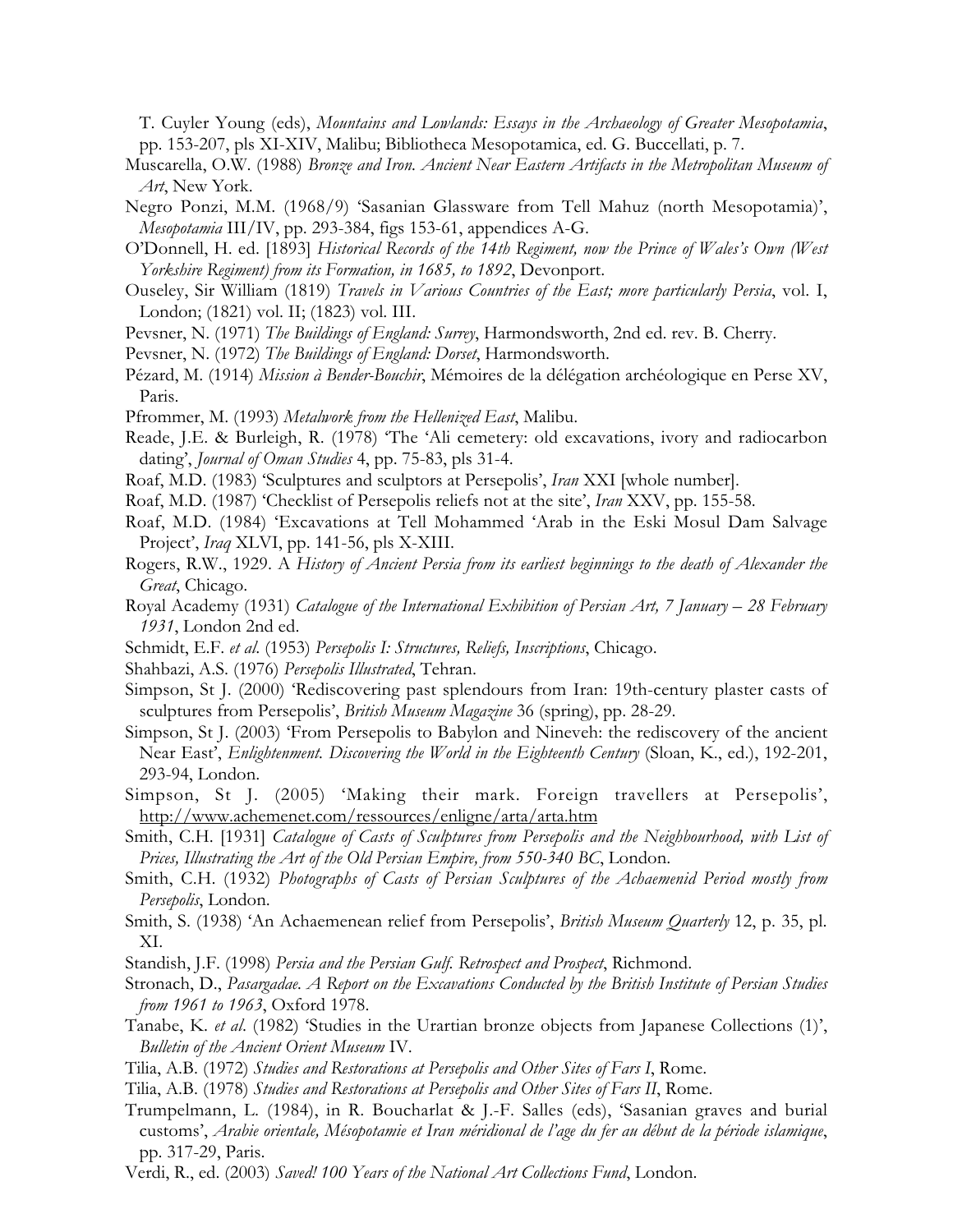Vibart, H.M. (1894) *Addiscombe. Its Heroes and Men of Note*, London.

Vine, P. (1993) *Bahrain National Museum*, Manama.

- Walker, C.B.F. (1981) *Cuneiform Brick Inscriptions in the British Museum, the Ashmolean Museum, Oxford, the City of Birmingham Museums and Art Gallery, the City of Bristol Museum and Art Gallery*, London.
- Weld Blundell, H. (1892) 'Persepolis', in E. Delmar Morgan (ed.) *Transactions of the Ninth International Congress of Orientalists (held in London, 5th to 12th September 1892)*, vol. II, pp. 537-59, London.
- Whitcomb, D.S. (1985) *Before the Roses and Nightingales. Excavations at Qasr-i Abu Nasr, Old Shiraz*, New York.
- Whitcomb, D.S. (1987) 'Bushire and the Angali Canal', *Mesopotamia* XXII, pp. 311-36.
- Whitehouse, D. (1971) 'Siraf: a Sasanian port', *Antiquity* XLV, no. 180 (December), pp. 262-65, pls XL-XLI.
- Whitehouse, D. (1975) 'Carnelian in the Persian Gulf', *Antiquity* XLIX, no. 194 (June), pp. 129- 30.
- Whitehouse, D. & Williamson, A. (1973) 'Sasanian maritime trade', *Iran* XI, pp. 29-49.
- *Who was Who 1929-1940* (1941) London.
- Williamson, A. (972), 'Persian Gulf commerce in the Sassanian period and the first two centuries of Islam', *Bastan Chenassi va Honar-e Iran* 9/10 (December), pp. 97-109 (foreign section), pp. 142-51 (Persian section).
- Wilson, A.T. (1928) *The Persian Gulf. An Historical Sketch from the Earliest Times to the Beginning of the Twentieth Century*, London.
- Wright, D. (1977) *The English amongst the Persians during the Qajar Period 1787-1921*, London.
- Wright, D. (1998) 'Burials and memorials of the British in Persia', *Iran* XXXVI, pp. 165-73, pls XVII-XXII.
- Yamauchi, K. (1997) 'New discoveries of Iranian archaeology (2)', *Bulletin of the Ancient Orient Museum* XVIII, pp. 233-57.

Zemer, A. (1977) *Storage Jars in Ancient Sea Trade*, Haifa.